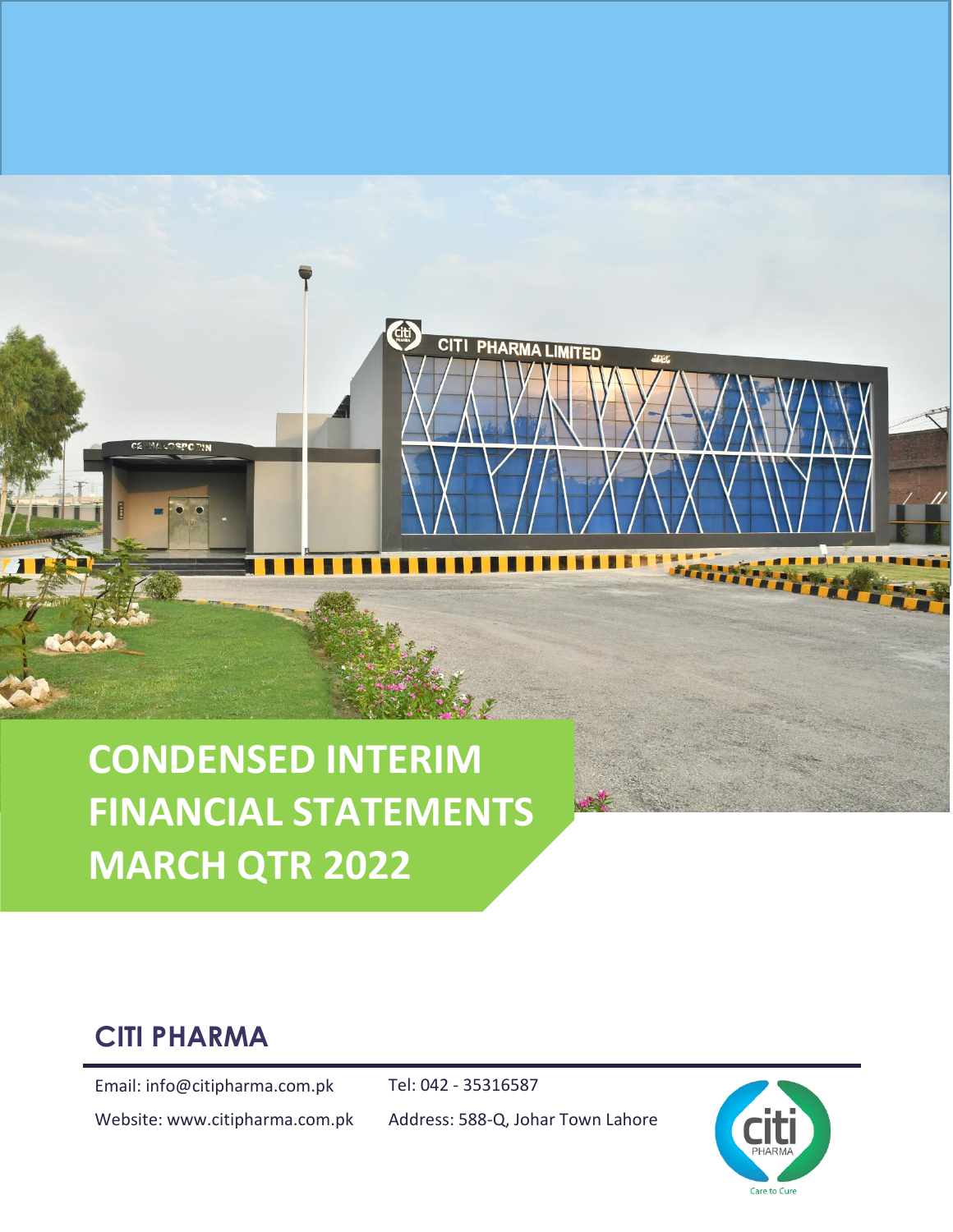## **TABLE OF CONTENTS**

| <b>Company Information</b> |  |
|----------------------------|--|
|                            |  |
|                            |  |
|                            |  |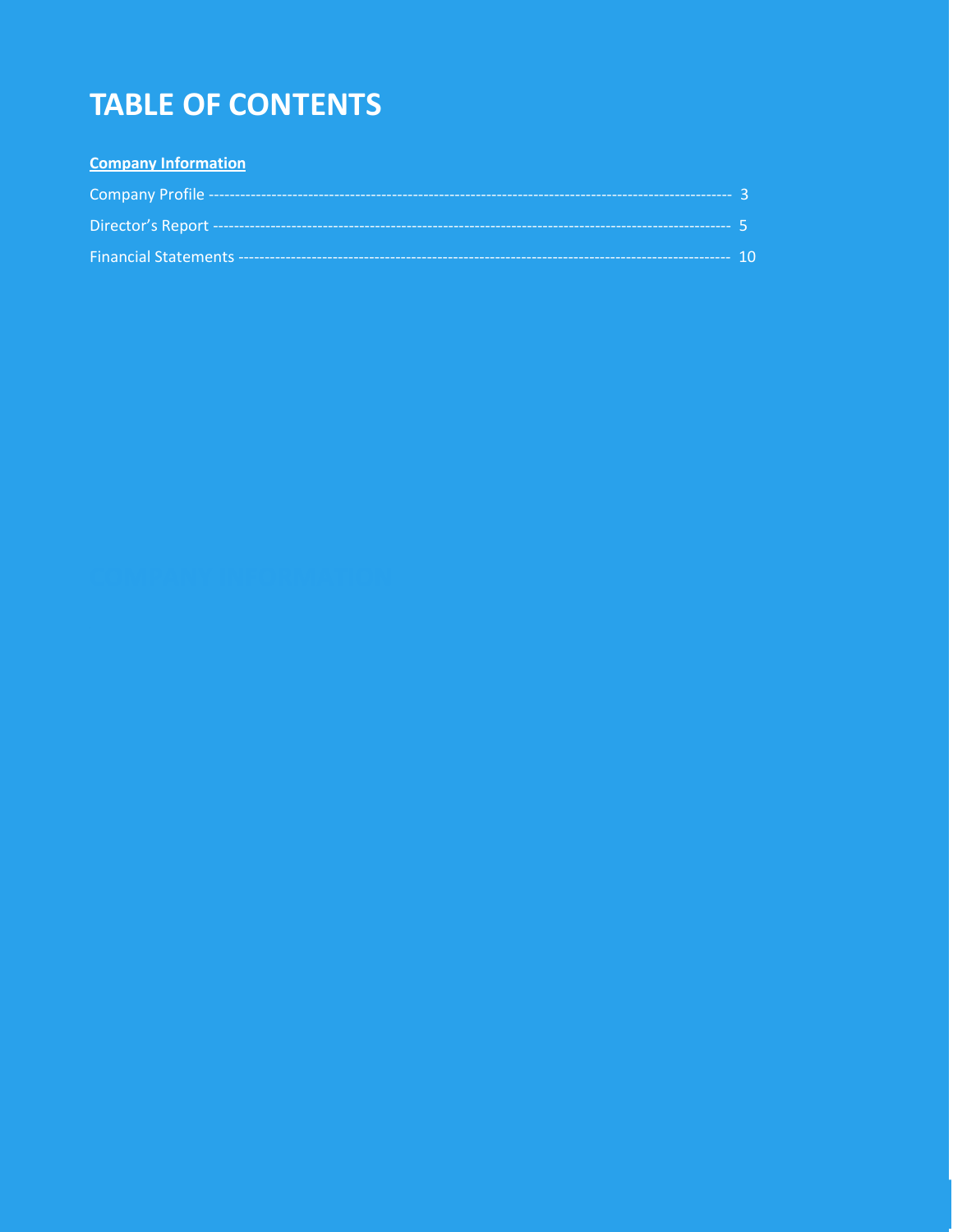**Board of Directors**

**Mr. Rizwan Ahmad** Chief Executive Officer

**Mr. Nadeem Amjad** Chairman

**Dr. Zameer Ul Hassan** Executive Director

**Ms. Saira Aslam** Non-Executive Director

**Mr. Muhammad Naeem** Non-Executive Director

**Mr. Abdul Jaleel Shaikh** Independent Director

**Ms. Farzin Khan** Independent Director **Chief Financial Officer** Mr. Asif Iqbal

 **Company Secretary** Mr. Muhammad Riaz

**Head of Internal Auditor** Muhammad Ishaq

**External Auditors** Aslam Malik & Co. Chartered Accountants

**Legal Advisors** Lexium (Attorneys at Law)

**Share Registrar** F.D Registrar Services (Pvt.) Ltd. **Bankers** Faysal Bank Limited Askari Bank Limited Meezan Bank Limited Habib Metropolitan Bank Limited Bank of Khyber Bank Alfalah Limited Bank Al-Habib Limited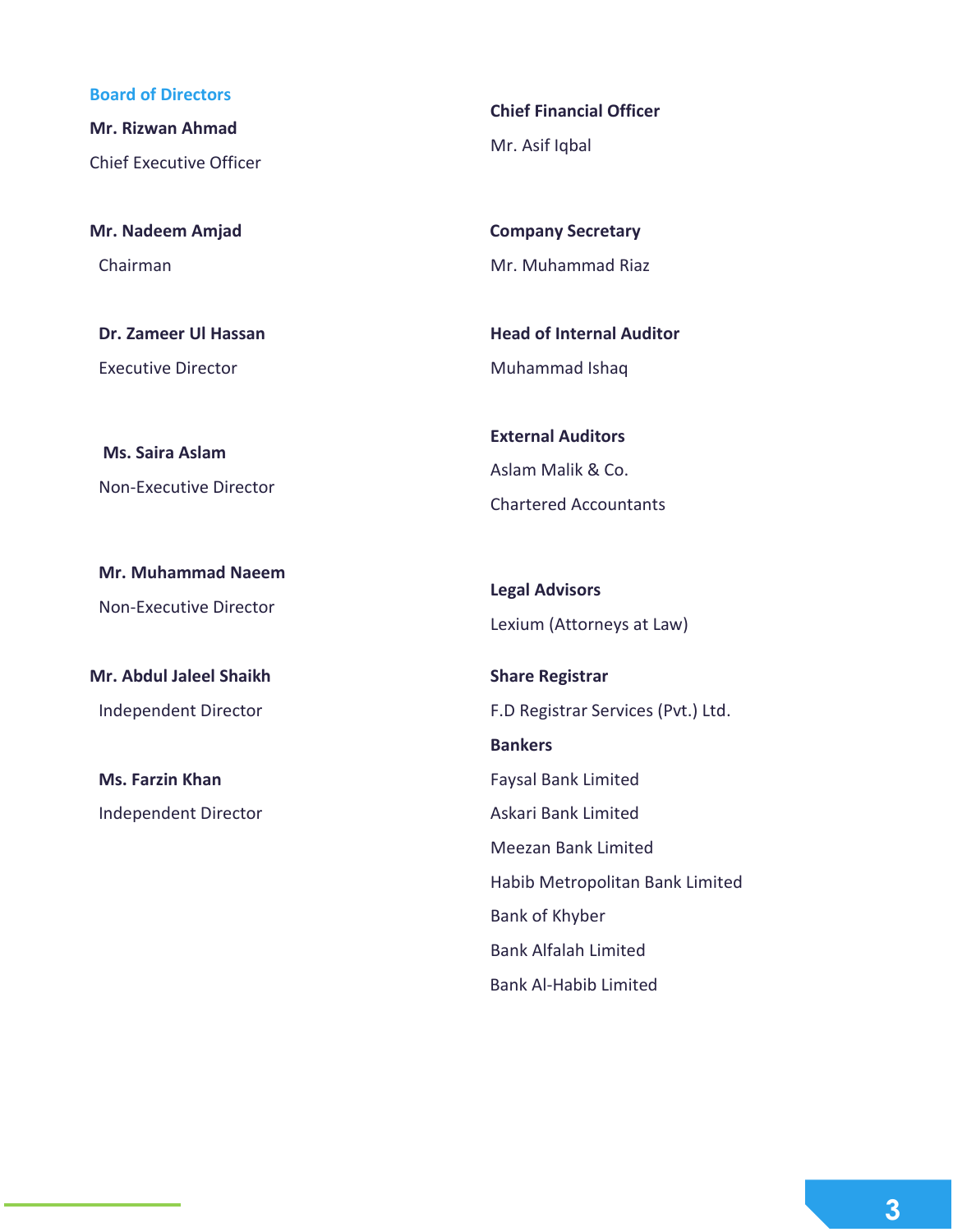#### **AUDIT COMMITTEE**

**Mr. Abdul Jaleel Shaikh** (Independent Director) **Mr. Nadeem Amjad** (Non-Executive Director) **Mr. Muhammad Naeem** (Non-Executive Director)

### **Human Resource & Remuneration Committee**

Ms. Farzin Khan (Independent Director) Mr. Zameer Ul Hassan Shah (Executive Director) Mr. Rizwan Ahmad (Executive Director)

### **Registered Office**

3-KM, Head Balloki Road, Bhai Pheru, Distt Kasur

Tel: +92-49-4510189, 4513392 Fax: +92-49-4510191 E-Mail: corporate@citipharma.com.pk Website: www.citipharm.com.pk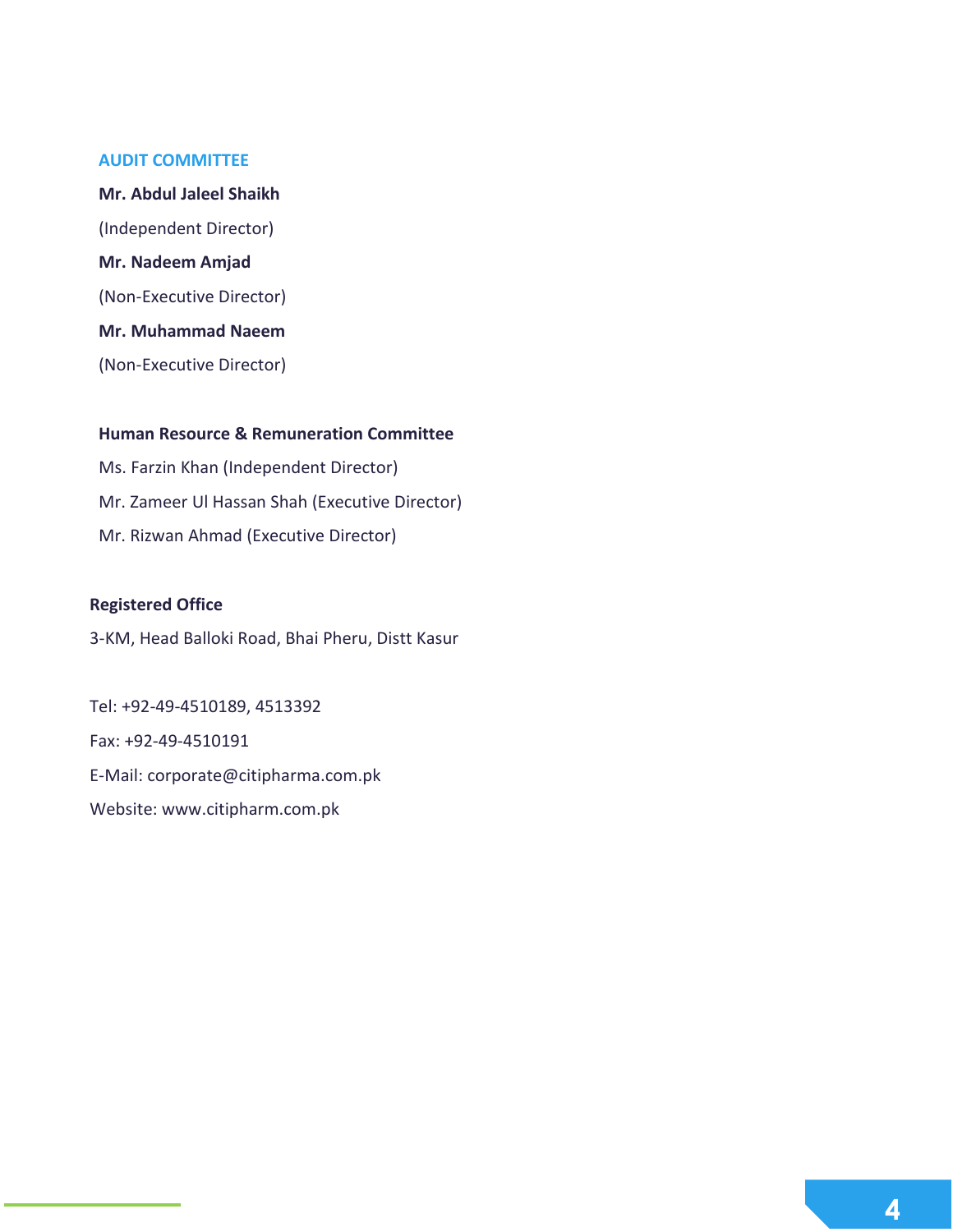## DIRECTORS' REVIEW REPORT

We are pleased to present the unaudited condensed interim financial statements of the Company for the nine months ended March 31, 2022. These financial statements have been prepared in accordance with the requirements of the International Accounting Standard (IAS) 34 'Interim Financial Reporting' and the director report is prepared in accordance with section 227 of Companies Act, 2017 and Chapter XII of the Listed Companies (Code of Corporate Governance) Regulations, 2019.

## COMPOSITION OF BOARD

## The total number of directors are 7 as the following:

- 1. Male 5
- 2. Female 2

| Sr.<br>No. | Category                      | <b>Name</b>                                                               |
|------------|-------------------------------|---------------------------------------------------------------------------|
|            | <b>Independent Director</b>   | Mr. Abdul Jaleel Shaikh<br>2. Ms. Farzin Khan                             |
| 2          | <b>Executive Director</b>     | Mr. Rizwan Ahmad<br>$\mathcal{P}$<br>Mr. Dr. Zameer UI Hassan<br>Shah     |
| 3          | <b>Non-Executive Director</b> | Mr. Nadeem Amjad<br>Mr. Muhammad Naeem<br>$2_{-}$<br>3<br>Ms. Saira Aslam |

## FINANCIAL HIGHLIGHTS

The Sales of the Company in nine months is increased by 89% over the same period last year and Net Profit also increased by 118% over the same period last year.

|                         | Quarter Ended  |               | Quarter Ended Quarter Ended | Nine Months     | Nine Months     |
|-------------------------|----------------|---------------|-----------------------------|-----------------|-----------------|
| <b>Description</b>      |                | December 31,  | September 30,               | Ended March 31, | Ended March 31, |
|                         | March 31, 2022 | 2021          | 2021                        | 2022            | 2021            |
| Sales                   | 2,748,139,247  | 2,850,278,592 | 1,990,952,817               | 7,589,370,656   | 4,015,415,064   |
| Profit before tax (pbt) | 315,166,857    | 340,167,464   | 124,919,840                 | 780,254,160     | 369,870,023     |
| Profit before tax %     | 11.47%         | 11.93%        | 6.27%                       | 10.28%          | 9.21%           |
| Net profit after tax    | 207,449,228    | 261,697,724   | 81,356,674                  | 550,690,450     | 252,436,315     |
| Net profit after tax %  | 7.55%          | 9.18%         | 4.09%                       | 7.26%           | 6.29%           |

The financial results are summarized below: -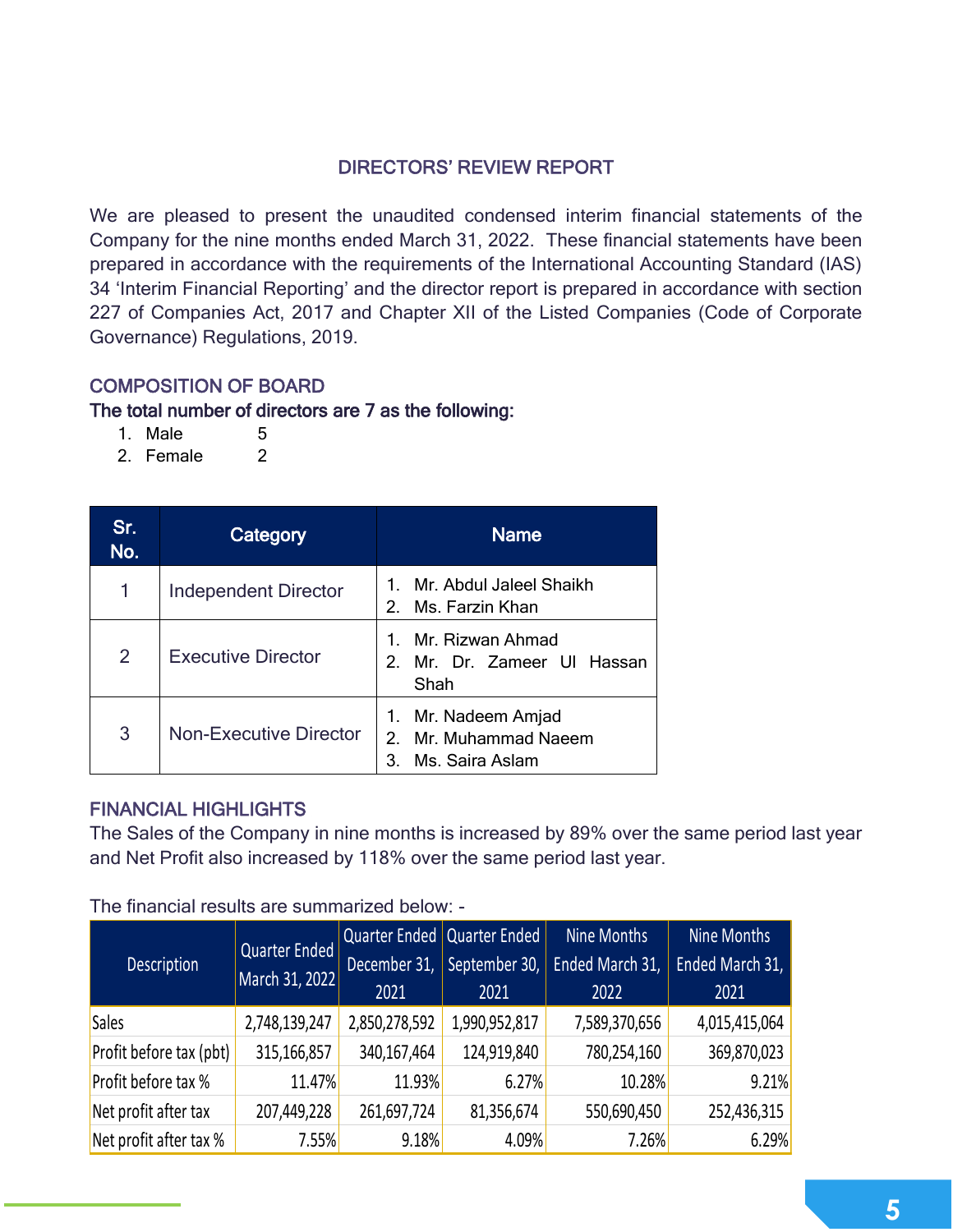## FUTURE PROSPECTS

The following expansion is underway:

## API segment:

In the wake of the COVID-19 pandemic, demand for Paracetamol witnessed a surge. Moreover, health awareness and health spending has also risen. Hence, CPHL intends to expand their existing capacity of 3,600 tons per annum of Paracetamol to 6,000 tons per annum. Further to this, CPHL plans to add new APIs to its existing product line, i.e. (i) Ascorbic Acid, (ii) Chloroquine Phosphate, and (iii) Hydroxychloroquine Sulfate; subsequently, these will also add formulation products of the same to the Company's portfolio.

| <b>Particulars</b>                   | <b>Capacity (Tons) Per</b><br><b>Annum</b> |
|--------------------------------------|--------------------------------------------|
| Ascorbic Acid                        | 1,200                                      |
| <b>Chloroquine Phosphate</b>         | 50                                         |
| Hydroxychloroquine<br><b>Sulfate</b> | 50                                         |

## Formulation Segment

In the Formulation Segment, the Company intends to build three manufacturing facilities taking total capacity to 200,000 vials/injectable per day, dry powder/suspension 60,000 bottles per day, capsules 4,200,000 per day, and tablets 4,500,000 per day. These include dedicated lines for:

- Penicillin 36;
- Cephalosporin; and
- Psychotropic & Narcotics drugs37.

As per guidelines of DRAP, in API manufacturing a separate dedicated line is required to eliminate any chances of cross contamination. CPHL's in-house engineering team shall be responsible for civil, electrical and mechanical work for both API and formulation. Further, they will also be responsible for procurement and installation of machinery for both the API and Formulation.

## For and on behalf of the of Board

**Chief Executive Officer Chief Executive Officer Chief Executive Officer Chief Executive Officer Chief Executive Officer Chief Executive Officer Chief Executive Officer Chief Executive Officer Chief Executive Officer Chief** 

Lahore Dated: April 19, 2022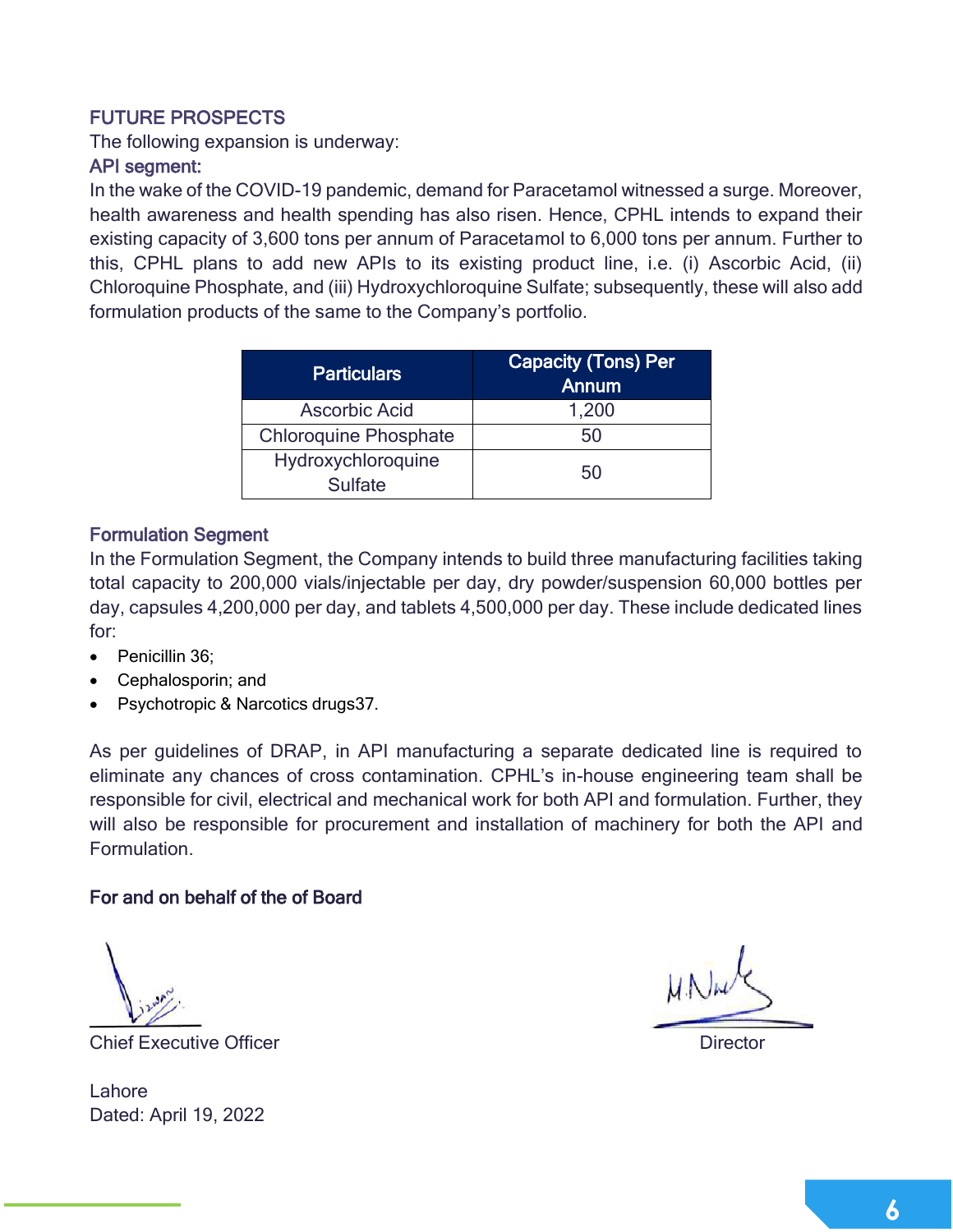## **ڈائریکٹرز کی جائزہ رپورٹ**

ہمیں 31 مارچ 2022 کو ختم ہونے والے نو مہینوں کے لیے کمپنی کے غیر آڈٹ شدہ کنڈینسڈ عبوری مالیاتی گوشوارے پیش کرتے ہوئے خوشی ہو رہی ہے۔ یہ مالیاتی بیانات بین االقوامی اکاؤنٹنگ اسٹینڈرڈ 34 (IAS' (انٹرم فنانشل رپورٹنگ' کے تقاضوں کے مطابق تیار کیے گئے ہیں اور ڈائریکٹر رپورٹ کمپنیز ایکٹ 2017 کے سیکشن 227 اور لسٹڈ کمپنیوں )کوڈ( کے باب XII کے مطابق تیار کی گئی ہے۔ کارپوریٹ گورننس ریگولیشنز، 2019۔

## **بورڈ کی تشکیل**

ڈائریکٹرز کی کل تعداد 7 درج ذیل ہے۔

. مرد 5

. عورت 2

| سيريل نمبر     | قسم                   | نام                                                |
|----------------|-----------------------|----------------------------------------------------|
|                | آز اد ڈائریکٹر        | 1. عبدالجليل شيخ<br>2. فرزين خان                   |
| $\overline{2}$ | ايگزيکڻو ڈائريکٹر     | 1. رضوان احمد<br>2. ۖ ذَٰاكِثْرِ ضميرِ الحسنِ شَاه |
| 3              | نان ایگزیکٹو ڈائریکٹر | 1. نديم امجد<br>. محمد نعيم<br>3. سائره اسلم       |

**مالیاتی جھلکیاں** 

نو مہینوں میں کمپنی کی فروخت میں پچھلے سال کی اسی مدت کے مقابلے میں %89 اضافہ ہوا ہے اور خالص منافع میں بھی پچھلے سال کی اسی مدت کے مقابلے میں %118 اضافہ ہوا ہے۔ مالیاتی نتائج کا خالصہ ذیل میں دیا گیا ہے: -

**7**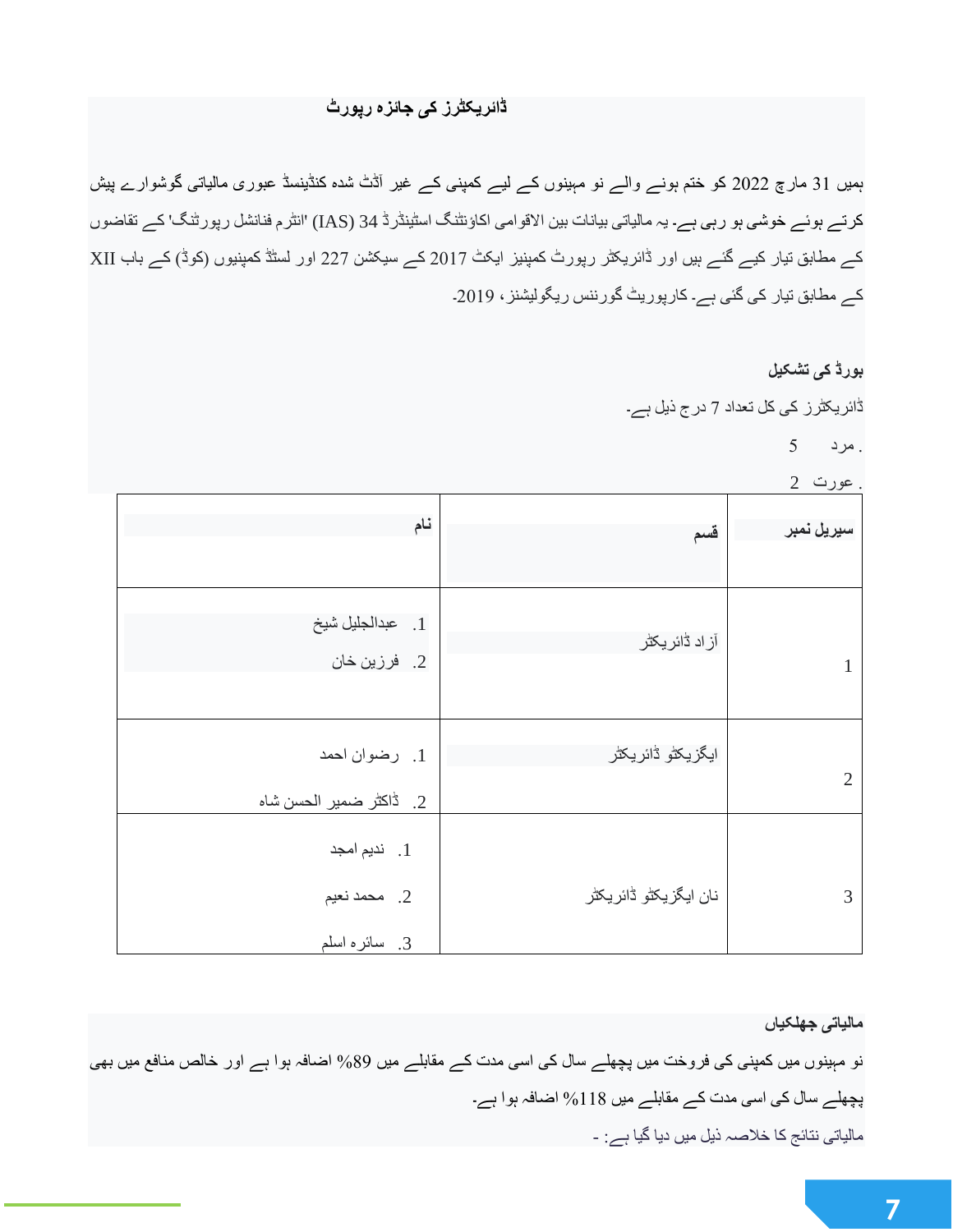|                           | سه ماہی اختتام<br>مارچ 2022 31 | سه ماہی اختتام<br>دسمبر 31 | سه ماہی اختتام<br>ستمبر 2021 30 | نو ماه اختتام | نو ماه اختتام |
|---------------------------|--------------------------------|----------------------------|---------------------------------|---------------|---------------|
|                           |                                | 2021                       |                                 | مارچ 2022 31  | 1مارچ 202 31  |
|                           |                                |                            |                                 |               |               |
| سيلز                      |                                |                            |                                 |               |               |
|                           | 2,748,139,24                   | 2,850,278,59               | 1,990,952,81                    | 7,589,370,656 | 4,015,415,06  |
|                           |                                |                            |                                 |               | 4             |
| منافع قبل از محصول        |                                |                            |                                 |               |               |
|                           | 315,166,857                    | 340,167,464                | 124,919,840                     | 780,254,160   | 369,870,023   |
| منافع قبل از محصول ٪      | 11.47%                         | 11.93%                     | 6.27%                           | 10.28%        | 9.21%         |
| ٹیکس کے ب <b>ع</b> د خالص |                                |                            |                                 |               |               |
| منافع                     | 207,449,228                    | 261,697,724                | 81,356,674                      | 550,690,450   | 252,436,315   |
| ٹیکس کے بعد خالص          | 7.55%                          | 9.18%                      | 4.09%                           | 7.26%         | 6.29%         |
| %منافع                    |                                |                            |                                 |               |               |

**مستقبل کے امکانات** 

**API سیگمنٹ**:

-19COVID وبائی امراض کے تناظر میں، پیراسیٹامول کی مانگ میں اضافہ دیکھا گیا۔ مزید یہ کہ صحت سے متعلق آگاہی اور صحت کے اخراجات میں بھی اضافہ ہوا ہے۔ لہذا، سی پی ایچ ایل پیراسیٹامول کی اپنی موجودہ 3,600 ٹن ساالنہ صالحیت کو 6,000 ٹن ساالنہ تک بڑھانے کا ارادہ رکھتا ہے۔ اس کے عالوہ، CPHL اپنی موجودہ پروڈکٹ الئن میں نئے APIs شامل کرنے سلفیٹ؛) iii) Hydroxychloroquine اور ،)ii) Chloroquine Phosphate ،(i) Ascorbic Acid یعنی ،ہے رکھتا ارادہ کا

| تفصيلات                      | صلاحيت (ٹن) سالانہ |
|------------------------------|--------------------|
| ابسکوربک ابسڈ                | 1,200              |
| كلور وكين فاسفيت             | 50                 |
| ہائیڈر وکسی کلور وکوئن سلفیٹ | 50                 |

اس کے بعد، یہ کمپنی کے پورٹ فولیو میں اسی کے فارمولیشن پروڈکٹس کو بھی شامل کریں گے

#### **فارمولیشن سیگمنٹ**

فارمولیشن سیگمنٹ میں، کمپنی تین مینوفیکچرنگ سہولیات بنانے کا ارادہ رکھتی ہے جس کی کل گنجائش 200,000 شیشیوں/انجیکٹ ایبل یومیہ، ڈرائی پاؤڈر/سسپشن 60,000 بوتلیں یومیہ، کیپسول 4,200,000 یومیہ، اور ٹیبلیٹ 4,500,000 یومیہ ہے۔ ان کے لیے وقف شدہ الئنیں شامل ہیں:

• پینسلن 36;

• سیفالوسپورن؛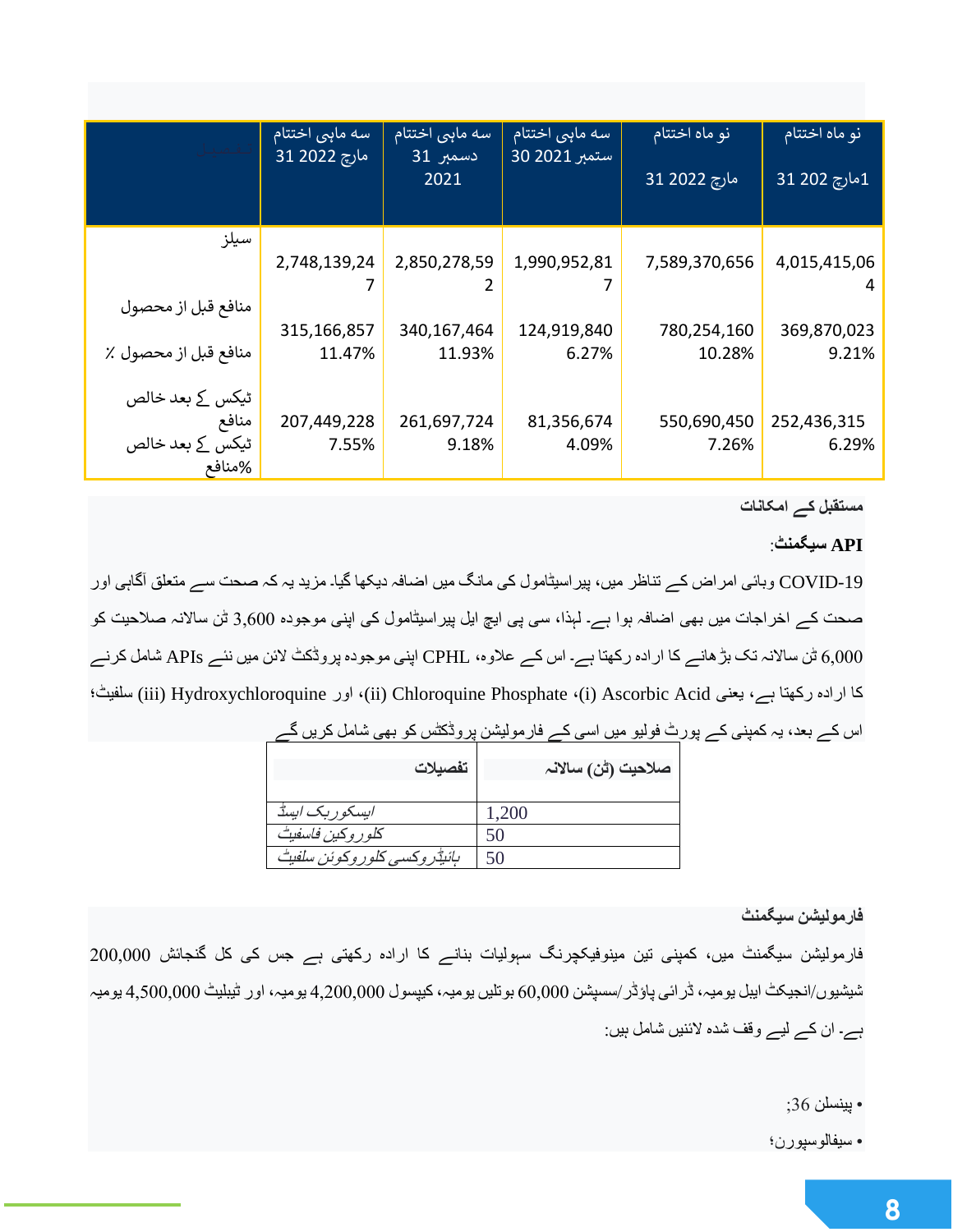• اورسائیکو ٹراپک اور نارکوٹکس دوائیں37۔

DRAP کے رہنما خطوط کے مطابق، API مینوفیکچرنگ میں کراس آلودگی کے کسی بھی امکانات کو ختم کرنے کے لیے ایک علیحدہ سرشار الئن کی ضرورت ہے۔ CPHL کی اندرون خانہ انجینئرنگ ٹیم API اور فارمولیشن دونوں کے سول، الیکٹریکل اور مکینیکل کام کے لیے ذمہ دار ہوگی۔ اس کے عالوہ، وہ API اور فارمولیشن دونوں کے لیے مشینری کی خریداری اور تنصیب کے بھی ذمہ دار ہوں گے۔

بورڈ کے لیے اور اس کی جانب سے

**چیف ایگزیکٹو آفیسر ڈائریکٹر** 

M.Nw

**الہور**

**بتاریخ: 19 اپریل 2022**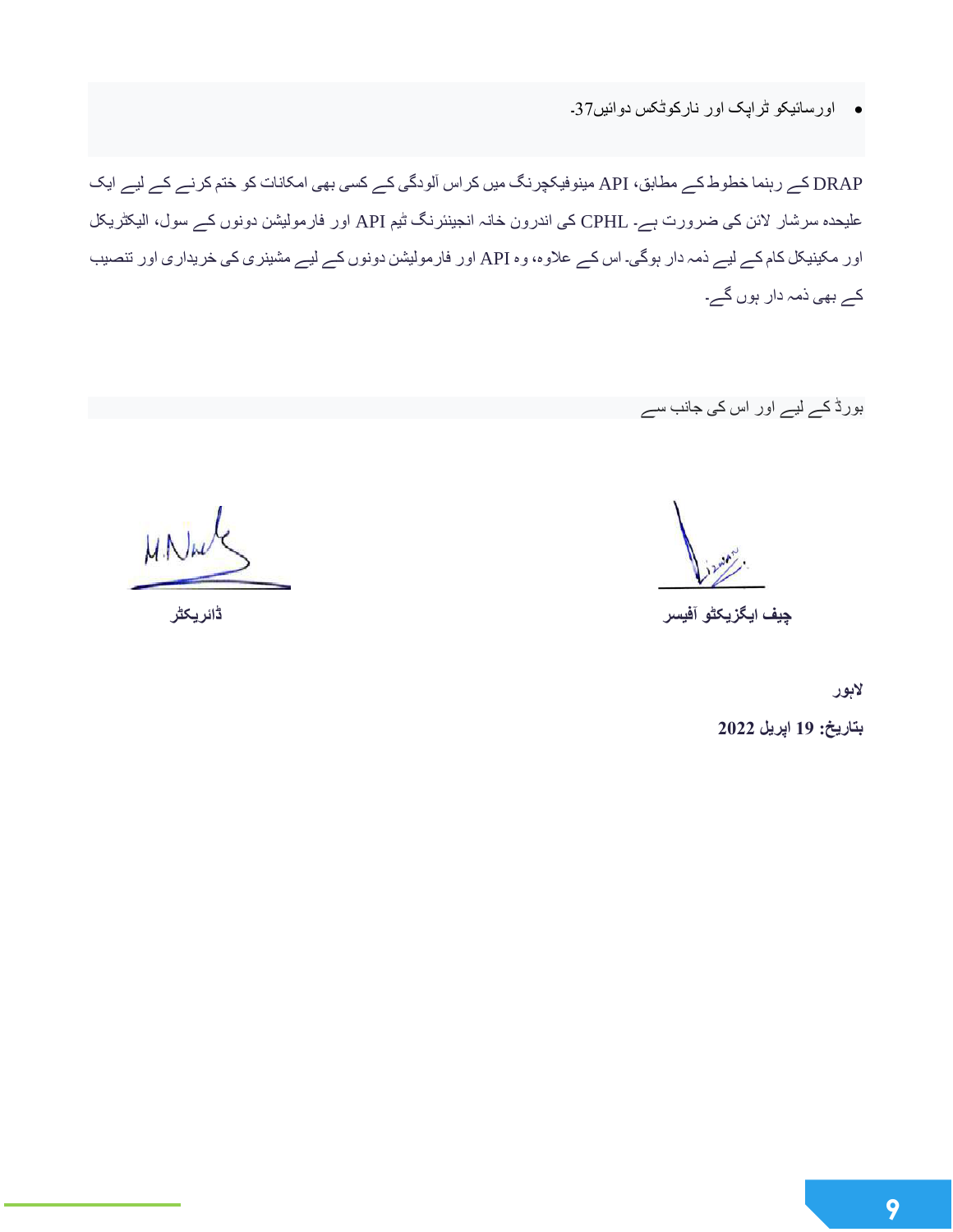#### **CITI PHARMA LIMITED**

#### **CONDENSED INTERIM STATEMENT OF FINANCIAL POSITION AS AT MARCH 31, 2022**

|                                                                            |                | March 31, 2022                                 | June 30, 2021 |
|----------------------------------------------------------------------------|----------------|------------------------------------------------|---------------|
|                                                                            |                | (Un-audited)                                   | (Audited)     |
|                                                                            | <b>Note</b>    | --------------------Rupees-------------------- |               |
| <b>EQUITY AND LIABILTIES</b>                                               |                |                                                |               |
| <b>SHARE CAPITAL AND RESERVES</b>                                          |                |                                                |               |
|                                                                            |                |                                                |               |
| <b>Authorised Capital:</b><br>300,000,000 Ordinary shares of Rs. 10/- each |                | 3,000,000,000                                  | 3,000,000,000 |
| Issued, subscribed and Paid up Capital:                                    |                |                                                |               |
| 228,461,200 (June 2021: 135,000,000) Ordinary shares of Rs. 10/- each      | 4              | 2,284,612,000                                  | 1,350,000,000 |
| Share Deposit Money                                                        |                |                                                | 2,326,144,000 |
| Share Premium                                                              |                | 1,391,532,000                                  |               |
| Revenue reserves-Unappropriated profits                                    |                | 619,759,034                                    | 380,606,584   |
| Revaluation Surplus on Land                                                |                | 309,294,525                                    | 309,294,525   |
|                                                                            |                | 4,605,197,559                                  | 4,366,045,109 |
| <b>NON CURRENT LIABILITIES</b>                                             |                |                                                |               |
| Long Term Financing - Secured                                              | 5              | 278,976,764                                    | 189,157,811   |
| Deferred Liabilities                                                       |                | 85,611,992                                     | 91,419,343    |
| <b>Deferred Grant</b>                                                      | 6              | 42,599,964                                     | 9,273,278     |
| Lease Liabilities                                                          | $\overline{7}$ | 6,169,574                                      | 7,755,356     |
|                                                                            |                | 413,358,294                                    | 297,605,788   |
| <b>CURRENT LIABILITIES</b>                                                 |                |                                                |               |
| Trade and other payables                                                   |                | 1,988,865,551                                  | 1,051,670,069 |
| Director's Loan                                                            |                | 12,200,000                                     | 12,200,000    |
| Payable to Investors Against Excess Proceeds                               |                |                                                | 521,384,357   |
| Short Term Borrowings-Secured                                              |                | 224,866,975                                    |               |
| Current Portion of Long Term Liabilities-Secured                           |                | 186,814,195                                    | 122,936,714   |
| Dividend Payable                                                           |                | 4,410,652                                      |               |
| <b>Accrued Mark Up</b>                                                     |                | 9,914,909                                      | 451,598       |
| Provision for taxation                                                     |                | 233,177,586                                    | 126,869,102   |
|                                                                            |                | 2,660,249,868                                  | 1,835,511,840 |
| Contingencies and Commitments                                              | 8              |                                                |               |
|                                                                            |                |                                                |               |
| <b>TOTAL EQUITY AND LIABILITIES</b>                                        |                | 7,678,805,721                                  | 6,499,162,737 |
| <b>ASSETS</b>                                                              |                |                                                |               |
| <b>NON CURRENT ASSETS</b>                                                  |                |                                                |               |
| Property, plant and equipment                                              | 9              | 1,913,438,636                                  | 1,734,765,860 |
| <b>Work in Progress</b>                                                    |                | 134,690,924                                    |               |
| Long term security deposits                                                |                | 9,675,350                                      | 8,613,950     |
| Long Term Investments                                                      |                | 395,790,900                                    | 254,540,900   |
|                                                                            |                | 2,453,595,810                                  | 1,997,920,710 |
| <b>CURRENT ASSETS</b>                                                      |                |                                                |               |
| Stock in Trade                                                             |                | 1,769,339,101                                  | 778,194,441   |
| Trade Debts- Unsecured                                                     |                | 1,093,555,657                                  | 444,545,802   |
| Short Term Investments (TDRs)                                              |                | 433,979,484                                    |               |
| Advances deposits, prepayments and other receivables                       |                | 575,884,720                                    | 204,077,281   |
| Cash and bank balance                                                      |                | 1,352,450,950                                  | 3,074,424,503 |
|                                                                            |                | 5,225,209,911                                  | 4,501,242,027 |
| <b>TOTAL ASSETS</b>                                                        |                | 7,678,805,721                                  | 6,499,162,737 |
|                                                                            |                |                                                |               |

Auditor's report is annexed.

ه د

il Asifle

**Chief Executive Chief Financial Officer Director**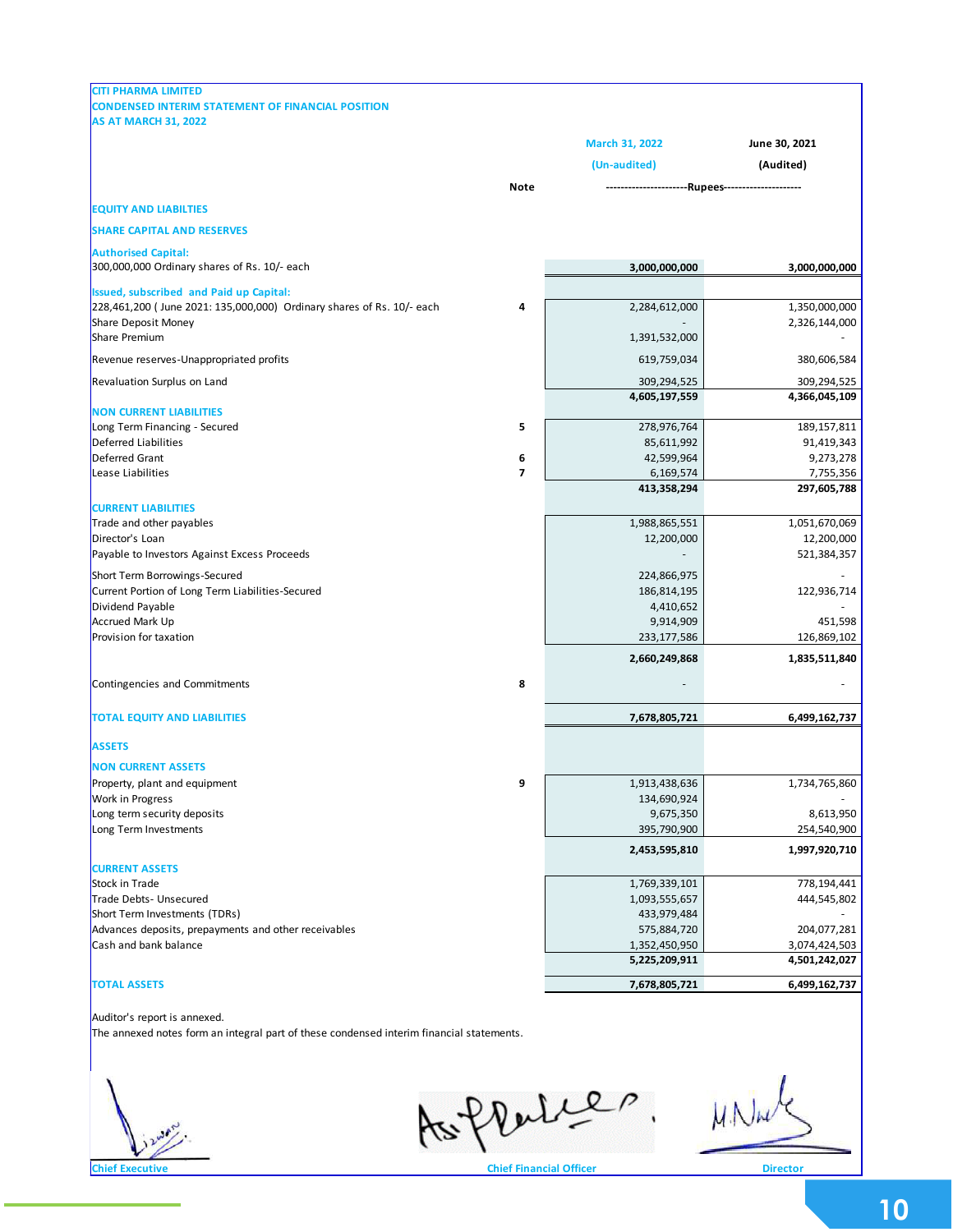## **CITI PHARMA LIMITED CONDENSED INTERIM STATEMENT OF PROFIT OR LOSS (UN-AUDITED) FOR THE NINE MONTHS ENDED MARCH 31, 2022**

|                                 |              | <b>Three month ended</b> |                 | <b>Nine Months Ended</b>                                     |                 |  |
|---------------------------------|--------------|--------------------------|-----------------|--------------------------------------------------------------|-----------------|--|
|                                 |              |                          |                 | March 31, 2022 March 31, 2021 March 31, 2022 March 31, 2021  |                 |  |
|                                 |              | (Un-audited)             | (Un-audited)    | (Un-audited)                                                 | (Audited)       |  |
|                                 | <b>Notes</b> |                          |                 | -----------------------------------Rupees------------------- |                 |  |
| <b>Sales-Net</b>                |              | 2,748,139,247            | 1,779,988,933   | 7,589,370,656                                                | 4,015,415,064   |  |
| Cost of sales                   |              | (2,394,782,158)          | (1,604,806,678) | (6,534,612,959)                                              | (3,410,122,993) |  |
| <b>Gross profit</b>             |              | 353,357,089              | 175, 182, 255   | 1,054,757,697                                                | 605,292,071     |  |
|                                 |              |                          |                 |                                                              |                 |  |
| Administrative expenses         |              | 35,229,626               | 18,795,558      | 238,950,314                                                  | 91,714,310      |  |
| Selling expenses                |              | 6,296,697                | 2,351,234       | 60,656,610                                                   | 96,642,891      |  |
|                                 |              | (41, 526, 323)           | (21, 146, 792)  | (299, 606, 924)                                              | (188, 357, 201) |  |
| <b>Operating Profit</b>         |              | 311,830,765              | 154,035,462     | 755,150,774                                                  | 416,934,870     |  |
| <b>Financial Charges</b>        |              | (18, 206, 305)           | (18, 714, 184)  | (52, 333, 402)                                               | (22,061,842)    |  |
|                                 |              | 293,624,461              | 135, 321, 278   | 702,817,371                                                  | 394,873,028     |  |
| Other income/(Loss)             | 10           | 45,264,633               | 2,731,558       | 134,519,491                                                  | 2,091,243       |  |
|                                 |              | 338,889,094              | 138,052,837     | 837,336,862                                                  | 396,964,271     |  |
| Other Expenses                  |              | (23, 722, 237)           | (8, 176, 462)   | (57,082,702)                                                 | (27,094,249)    |  |
| <b>Profit before Taxation</b>   |              | 315,166,857              | 129,876,375     | 780,254,160                                                  | 369,870,023     |  |
| Taxation                        |              | (107, 717, 629)          | (30,544,394)    | (229, 563, 711)                                              | (117, 433, 708) |  |
| <b>Profit for the period</b>    |              | 207,449,228              | 99,331,981      | 550,690,450                                                  | 252,436,315     |  |
|                                 |              |                          |                 |                                                              |                 |  |
| <b>Earnings per share (EPS)</b> |              |                          |                 |                                                              |                 |  |
| - Basic and Diluted             |              | 0.92                     | 0.74            | 2.43                                                         | 3.30            |  |

Assifler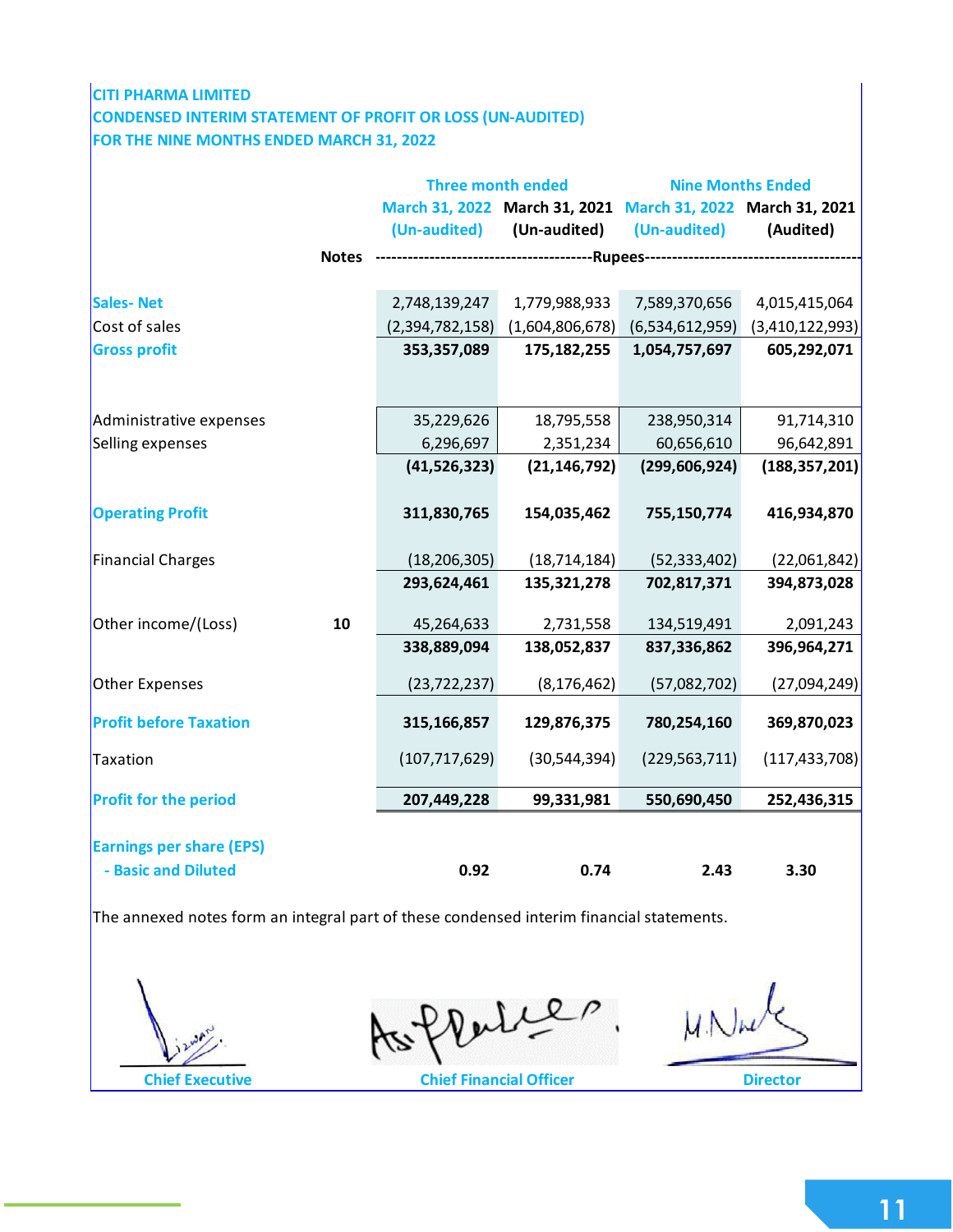#### **CITI PHARMA LIMITED**

#### **CONDENSED INTERIM STATEMENT OF COMPREHENSIVE INCOME (UN-AUDITED) FOR THE NINE MONTHS ENDED MARCH 31, 2022**

| <b>Note</b>                                                          | Three month ended                        |            | <b>Nine Months Ended</b>                                     |             |  |
|----------------------------------------------------------------------|------------------------------------------|------------|--------------------------------------------------------------|-------------|--|
|                                                                      | <b>December 31, 2021</b><br>(Un-audited) | (Audited)  | MARCH 31, 2021 MARCH 31, 2022 MARCH 31, 2021<br>(Un-audited) | (Audited)   |  |
|                                                                      | --------------------------               |            | --Rupees--------------------------                           |             |  |
| <b>Profit for the period</b>                                         | 207,449,228                              | 99,331,981 | 550,690,450                                                  | 252,436,315 |  |
| Other comprehensive income for the period                            |                                          |            |                                                              |             |  |
| Item that will not be reclassified subsequently<br>to Profit or Loss |                                          |            |                                                              |             |  |
| Revaluation Surplus on Land                                          |                                          |            |                                                              | 709,294,525 |  |
|                                                                      |                                          |            |                                                              |             |  |
| <b>Total comprehensive income for the Period</b>                     | 207,449,228                              | 99,331,981 | 550,690,450                                                  | 961,730,840 |  |

The annexed notes form an integral part of these condensed interim financial statements.

As flates

M. Nu

**Chief Executive**

**Chief Financial Officer Director**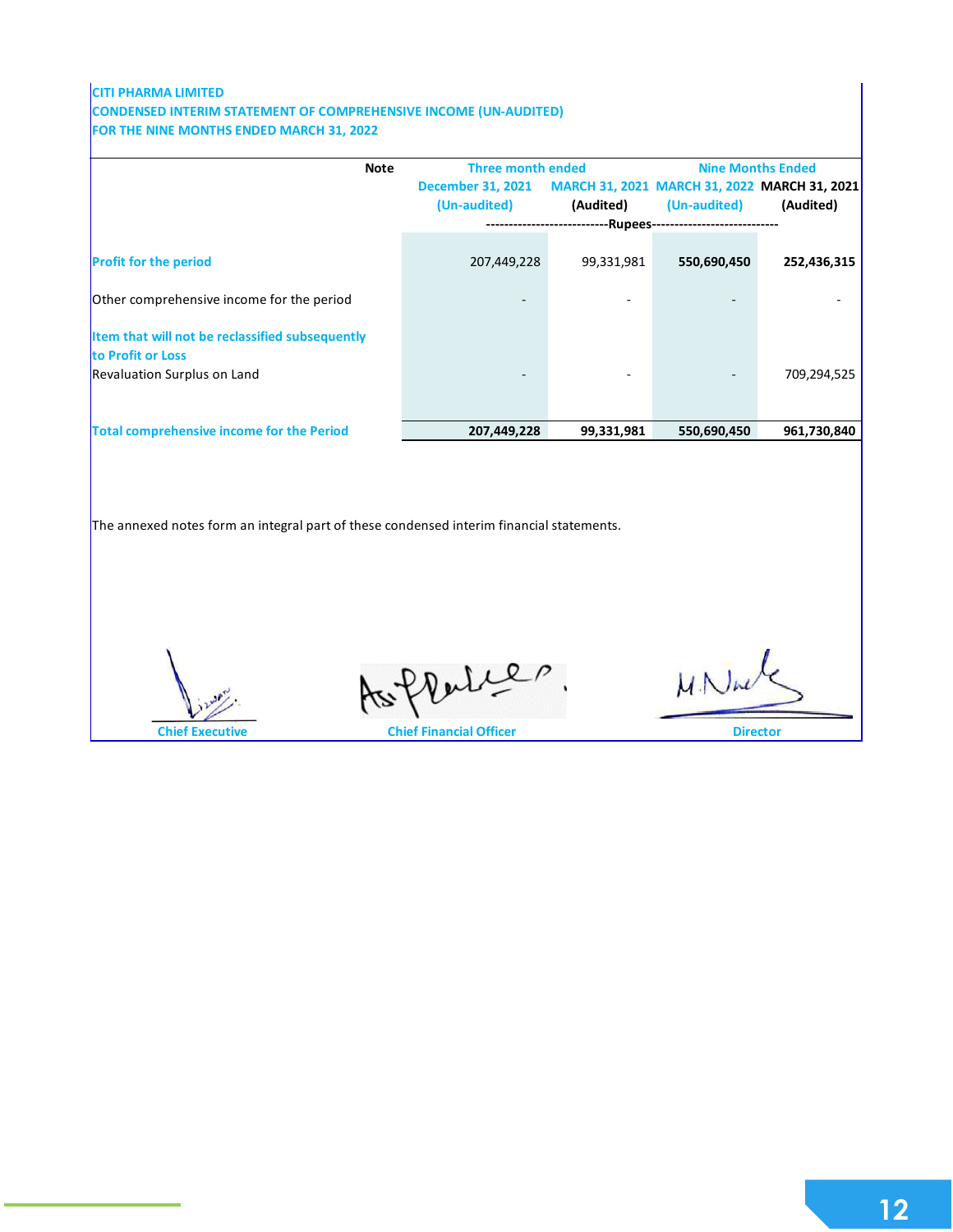| <b>CITI PHARMA LIMITED</b>                                    |         |                                                                                |                                    |
|---------------------------------------------------------------|---------|--------------------------------------------------------------------------------|------------------------------------|
| <b>CONDENSED INTERIM STATEMENT OF CASH FLOWS (UN-AUDITED)</b> |         |                                                                                |                                    |
| FOR THE NINE MONTHS ENDED MARCH 31, 2022                      |         | <b>MARCH 31, 2022</b><br>(Un-audited)<br>-----------------Rupees-------------- | <b>MARCH 31, 2021</b><br>(Audited) |
|                                                               |         |                                                                                |                                    |
| <b>CASH FLOW FROM OPEARTING ACTIVITIES</b>                    |         |                                                                                |                                    |
| <b>Profit Before Taxation for the period</b>                  |         | 780,254,160                                                                    | 369,870,023                        |
| <b>Adjustments For Non- Cash Items And Other Line Items:</b>  |         |                                                                                |                                    |
| Depreciation                                                  |         | 55,377,913                                                                     | 41,156,728                         |
| <b>Financial Charges</b>                                      |         | 34,127,097                                                                     | 22,061,842                         |
| Accrued Interest Income                                       |         | (5,286,731)                                                                    |                                    |
| Amortisation of Deferred Grant                                |         | (4, 187, 506)                                                                  | (288,030)                          |
| <b>Gratuity Expense</b>                                       |         | 2,270,531                                                                      |                                    |
| Worker's Profit Participation Fund                            |         | 42,476,428                                                                     | 19,848,214                         |
| Worker's Welfare Fund                                         |         | 15,459,693                                                                     | 7,246,035                          |
|                                                               |         | 140,237,425                                                                    | 90,024,788                         |
| <b>Profit/ (Loss) before working capital changes</b>          |         | 920,491,585                                                                    | 459,894,811                        |
| <b>Effect of working capital changes</b>                      |         |                                                                                |                                    |
| <b>Advances, Deposits And Prepayments</b>                     |         | (244, 352, 769)                                                                | 43,857,286                         |
| <b>Trade Debts</b>                                            |         | (649,009,855)                                                                  | 29,865,806                         |
| Stock In Trade                                                |         | (991, 144, 660)                                                                | (210, 247, 359)                    |
| <b>Trade And Other Payables</b>                               |         | 915,229,492                                                                    | 61,918,369                         |
|                                                               |         | (969, 277, 792)                                                                | (74, 605, 897)                     |
|                                                               |         |                                                                                |                                    |
| <b>Financial Charges Paid</b>                                 |         | (42,870,091)                                                                   | (21, 283, 958)                     |
| <b>Income Tax Paid</b>                                        |         | (250, 709, 896)                                                                | (93, 397, 448)                     |
| Worker's Profit Participation Fund                            |         | (26,750,855)                                                                   | (11, 100, 883)                     |
| Worker's Welfare Fund                                         |         | (8,519,855)                                                                    | (2,676,881)                        |
|                                                               |         | (328, 850, 697)                                                                | (128, 459, 170)                    |
| <b>Net cash flow from operating activities</b>                | А       | (377, 636, 904)                                                                | 256,829,744                        |
| <b>CASH FLOW FROM INVESTING ACTIVITIES</b>                    |         |                                                                                |                                    |
| Purchase Of Property, Plant & Equipment                       |         | (229, 805, 088)                                                                | (100,001,000)                      |
| Paid for Capital Work in Progress                             |         | (134, 690, 924)                                                                | (90, 877, 355)                     |
| Paid for Long Term Security Deposits                          |         | (1,061,400)                                                                    |                                    |
| Long Term Investment                                          |         | (141, 250, 000)                                                                |                                    |
| <b>Short Term Investments</b>                                 |         | (433, 979, 484)                                                                |                                    |
| <b>Net cash flow from investing activities</b>                | в       | (940, 786, 896)                                                                | (190, 878, 355)                    |
|                                                               |         |                                                                                |                                    |
| <b>CASH FLOW FROM FINANCING ACTIVITIES</b>                    |         |                                                                                |                                    |
| Proceeds less repayment of Long Term Financing                |         | 201,277,764                                                                    | (8,410,547)                        |
| Paid to Investors Against Excess Proceeds                     |         | (521, 384, 357)                                                                |                                    |
| Lease Rentals Paid                                            |         | (1, 182, 787)                                                                  | (4,323,104)                        |
| Dividend Paid                                                 |         | (307, 127, 348)                                                                |                                    |
| <b>Short Term Borrowings</b>                                  |         | 224,866,975                                                                    | (123, 574, 565)                    |
| <b>Net Cash flow From Investing Activities</b>                | c       | (403,549,753)                                                                  | (136, 308, 216)                    |
| Net Increase/ (decrease) in cash and cash equivalents         | $A+B+C$ | (1,721,973,553)                                                                | (70, 356, 827)                     |
| Cash and cash equivalents at beginning of the period          |         | 3,074,424,503                                                                  | 89,444,317                         |
| Cash and cash equivalents at end of the period                |         | 1,352,450,950                                                                  | 19,087,490                         |
| Cash and cash equivalents compromise of:                      |         |                                                                                |                                    |
| Cash in hand                                                  |         | 352,424                                                                        | 164,356                            |
| Cash at bank                                                  |         | 1,352,098,526                                                                  | 18,923,134                         |
|                                                               |         | 1,352,450,950                                                                  | 19,087,490                         |

 $\mathcal{Q}$ Chief Executive **Chief Financial Officer W. Nutter** 

 $M.NK$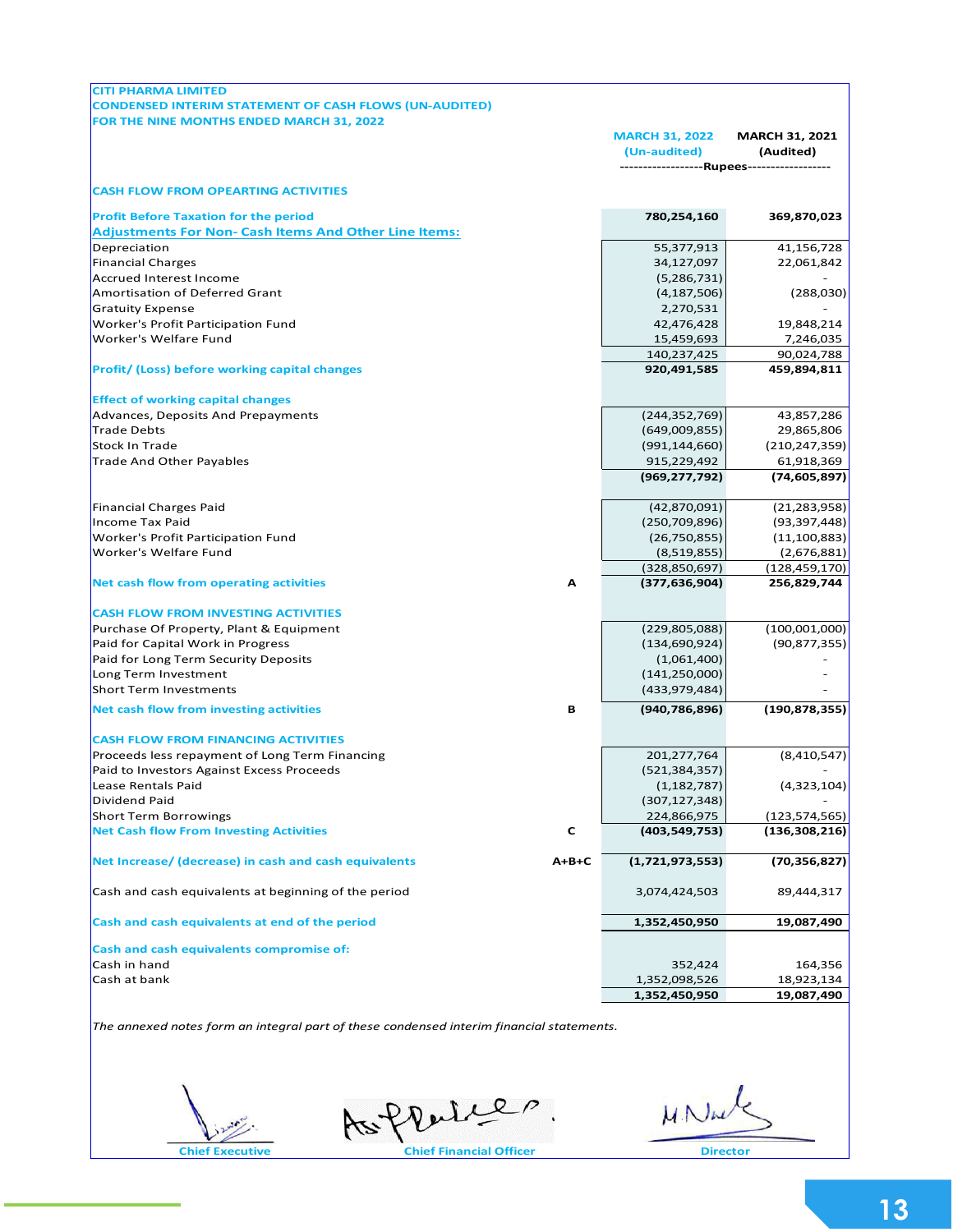#### **CITI PHARMA LIMITED**

**CONDENSED INTERIM STATEMENT OF CHANGES IN EQUITY (UN-AUDITED) FOR THE NINE MONTHS ENDED MACRH 31, 2022**

| <b>PARTICULARS</b>                                                             | <b>SHARE</b>             | <b>SHARE DEPOSIT</b>     | <b>SHARE PREMIUM</b> | <b>REVENUE</b>  | <b>REVALUATION</b> | <b>TOTAL</b>    |
|--------------------------------------------------------------------------------|--------------------------|--------------------------|----------------------|-----------------|--------------------|-----------------|
|                                                                                | <b>CAPITAL</b>           | <b>MONEY</b>             |                      | <b>RESERVES</b> | <b>SURPLUS</b>     |                 |
|                                                                                |                          |                          | Rupees -             |                 |                    |                 |
| Balance as at June 30, 2020- (Audited)                                         | 450,000,000              |                          |                      | 533,385,966     |                    | 983,385,966     |
| Total Comprehensive Income for the nine months                                 |                          |                          |                      |                 |                    |                 |
| Profit for the period                                                          |                          | $\overline{\phantom{a}}$ |                      | 252,436,315     |                    | 252,436,315     |
| Other comprehensive income                                                     |                          |                          |                      |                 | 709,294,525        | 709,294,525     |
| <b>Issuance of Bonus Shares</b>                                                | 900,000,000              |                          |                      | (500,000,000)   | (400,000,000)      |                 |
|                                                                                | 900,000,000              | $\overline{\phantom{a}}$ |                      | (247, 563, 685) | 309,294,525        | 961,730,840     |
| Balance as at March 31, 2021- (Un-audited)                                     | 1,350,000,000            |                          |                      | 285,822,281     | 309,294,525        | 1,945,116,806   |
| Balance as at June 30, 2021- (Audited)                                         | 1,350,000,000            | 2,326,144,000            |                      | 380,606,584     | 309,294,525        | 4,366,045,109   |
| Total Comprehensive Income for the nine months                                 |                          |                          |                      |                 |                    |                 |
| Profit for the period                                                          | $\overline{\phantom{a}}$ |                          |                      | 550,690,450     |                    | 550,690,450     |
| Other comprehensive income                                                     |                          |                          |                      |                 |                    |                 |
|                                                                                |                          |                          |                      | 550,690,450     |                    | 550,690,450     |
| 72,692,000 shares issued to general public at a<br>strike price of Rs. 32 each | 726,920,000              | (2,326,144,000)          | 1,599,224,000        |                 |                    |                 |
| Final Dividend Paid for the year ended June 2021 @ 15%                         |                          |                          |                      | (311,538,000)   |                    | (311, 538, 000) |
| Issuance of Bonus Shares at the rate of 10%<br>for every one share held        | 207,692,000              |                          | (207, 692, 000)      |                 |                    |                 |
| Balance as at March 31, 2022- (Un-audited)                                     | 2,284,612,000            |                          | 1,391,532,000        | 619,759,034     | 309,294,525        | 4,605,197,559   |

Chief Executive **Chief Financial Officer** 

M. Nule

**Director**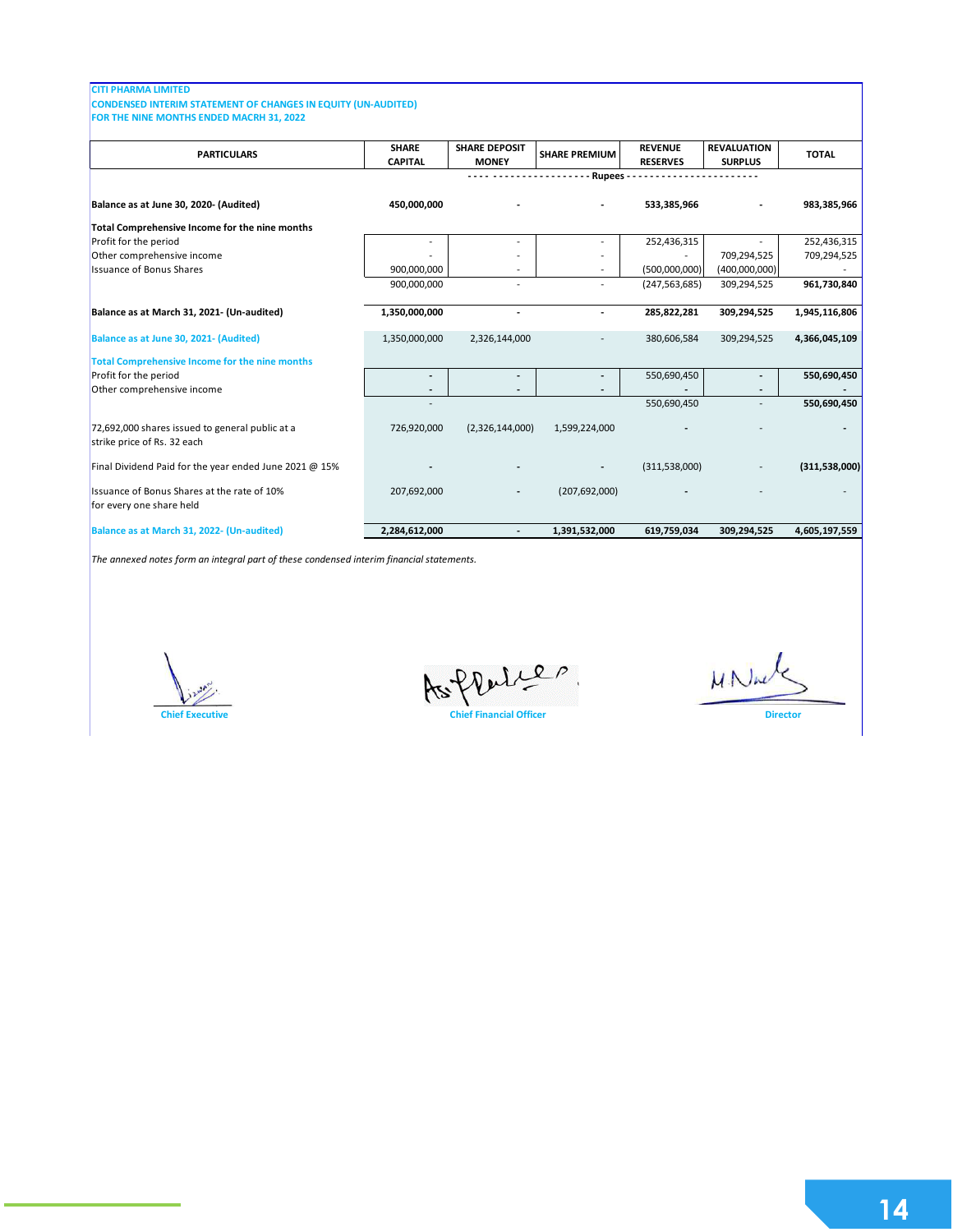#### **CITI PHARMA LIMITED CONDENSED NOTES TO THE INTERIM FINANCIAL STATEMENTS (UN-AUDITED) FOR THE NINE MONTHS ENDED MARCH 31, 2022**

#### **1 STATUS AND NATURE OF BUSINESS**

**1.1** The company was incorporated as a private limited company in Pakistan under the Repealed Companies Ordinance, 1984 on<br>October 08, 2012. The principal activity of the company is manufacturing and sale of pharmaceuticals, me SED NOTES TO THE INTERNIC FINANCIAL STATEWIEWIS (ON-AODITED)<br>STATUS AND NATURE OF BUSINESS<br>The company was incorporated as a private limited company in Pakistan under the Repealed Companies Ordinance, 1984 on<br>October 08, 2 **EXATUS AND NATURE OF BUSINESS**<br>
The company was incorporated as a private limited company in Pakistan under the Repealed Companies Ordinance, 1984 on<br>
October 08, 2012. The principal activity of the company is manufacturi The company was incorporated as a private limited company in Pakistan under the Repealed Companies Ordinance, 1984 on October 08, 2012. The principal activity of the company is manufacturing and sale of pharmaceuticals, me Company of the principal activity of the company is manufacturing and sale of pharmaceuticals, medical chemicals and<br>botanical products. During the year, the company was converted into public unlisted company with effect f Head Balloki Road, Phool Nagar, Kasur. The Head office of the company situated at 588 Q Block, Johar Town, Lahore.

#### **2 BASIS OF PREPARATION**

#### **2.1 Statement of Compliance**

This condensed interim financial information are unaudited and have been prepared in accordance with the accounting and reporting standards as applicable in Pakistan for interim financial reporting. The accounting and reporting standards as applicable in Pakistan for interim financial reporting comprise of:

 -International Accounting Standard 34, 'Interim Financial Reporting, issued by International Accounting Standards Board (IASB) as notified under the Companies Act, 2017; and

-Provisions of and directives issued under the Companies Act, 2017.

Where the provisions of and directives issued under the Companies Act, 2017 differ with the requirements of IAS 34, the provisions of and directives issued under the Companies Act, 2017 have been followed.

-Provisions of and directives issued under the Companies Act, 2017.<br>Where the provisions of and directives issued under the Companies Act, 2017 differ with the requirements of IAS 34, the<br>provisions of and directives issue statemnets for the year ended June 30, 2021, whereas the comparative condensed interim profit or loss and condensed interim<br>statement of other comprehensive income, condensed interim statement of cash flows and condensed i provisions of and directives issued under the Companies Act, 2017 have been followed.<br>The Comparative condensed interim statement of financial position presented has been extracted from annual financial<br>statements for the chnages in equity have been extracted from audited condensed interim financial statements for the nine months ended March 31, 2021.

#### **2.2 Basis of Measurement**

These financial statements have been prepared under the historical cost convention using accrual basis of accounting, except for condensed interim statement of cash flows.

#### **2.3 Functional and presentation currency**

These financial statements are presented in Pakistan Rupees which is Company's functional currency.

#### **2.4 Accounting Estimates and Judgement Used**

For condensed interim statement of cash flows.<br> **Functional and presentation currency**<br>
These financial statements are presented in Pakistan Rupees which is Company's functional currency.<br> **Accounting Estimates and Judgeme Functional and presentation currency**<br>These financial statements are presented in Pakistan Rupees which is Company's functional currency.<br>**Accounting Estimates and Judgement Used**<br>The preparation of this condensed interim These financial statements are presented in Pakistan Rupees which is Company's functional currency.<br> **Accounting Estimates and Judgement Used**<br>
The preparation of this condensed interim financial information in conformity Accounting Estimates and Judgement Used<br>The preparation of this condensed interim financial information in conformity with the approved accounting and reporting<br>standards requires the use of certain critical accounting est circumstances. Actual results may differ from these estimates. standards requires the use of certain critical accounting estimates. It also requires management to exercise its judgment in the process of applying the Company's accounting policies. Estimates and judgments are continuall historical experience and other factors, including expectation of future events that are believed to be reasonable under the

to the financial statements for the year ended June 30, 2021.

#### **3 SIGNIFICANT ACCOUNTING POLICIES**

The accounting policies and methods of computation adopted in the preparation of these condensed interim financial<br>
SIGNIFICANT ACCOUNTING POLICIES<br>
STENTIFICANT ACCOUNTING POLICIES<br>
STENTIFICANT ACCOUNTING POLICIES<br>
STENT SIGNIFICANT ACCOUNTING POLICIES<br>The accounting policies and methods of computation adopted in the preparation of these condensed interim financial<br>statements are consistent with those applied in the preparation of the unco the year ended June 30, 2021.

**3.1 Change in accounting standards, interpretations and amendments to published accounting and reporting standards**

**3.1.1 Amendments to published accounting and reporting standards which became effective during the period:** There were certain amendments to accounting and reporting standards which became mandatory for the Company during the the year ended June 30, 2021.<br> **Change in accounting standards, interpretations and amendments to published accounting and reporting standards**<br> **Amendments to published accounting and reporting standards which became effe** therefore, have not been disclosed in these unconsolidated condensed interim financial statements.

#### **3.1.2 Amendments to published accounting and reporting standards that are not yet effective:**

period. However, the amendments did not have any significant impact on the financial reporting of the Company and,<br>therefore, have not been disclosed in these unconsolidated condensed interim financial statements.<br>**Amendme** period. However, the amendments did not have any significant impact on the inflancial reporting of the company and,<br>therefore, have not been disclosed in these unconsolidated condensed interim financial statements.<br>**Amendm** financial reporting of the Company and, therefore, have not been disclosed in these unconsolidates that are not yet effective:<br>There are certain amendments to the accounting and reporting standards that will be mandatory f statements.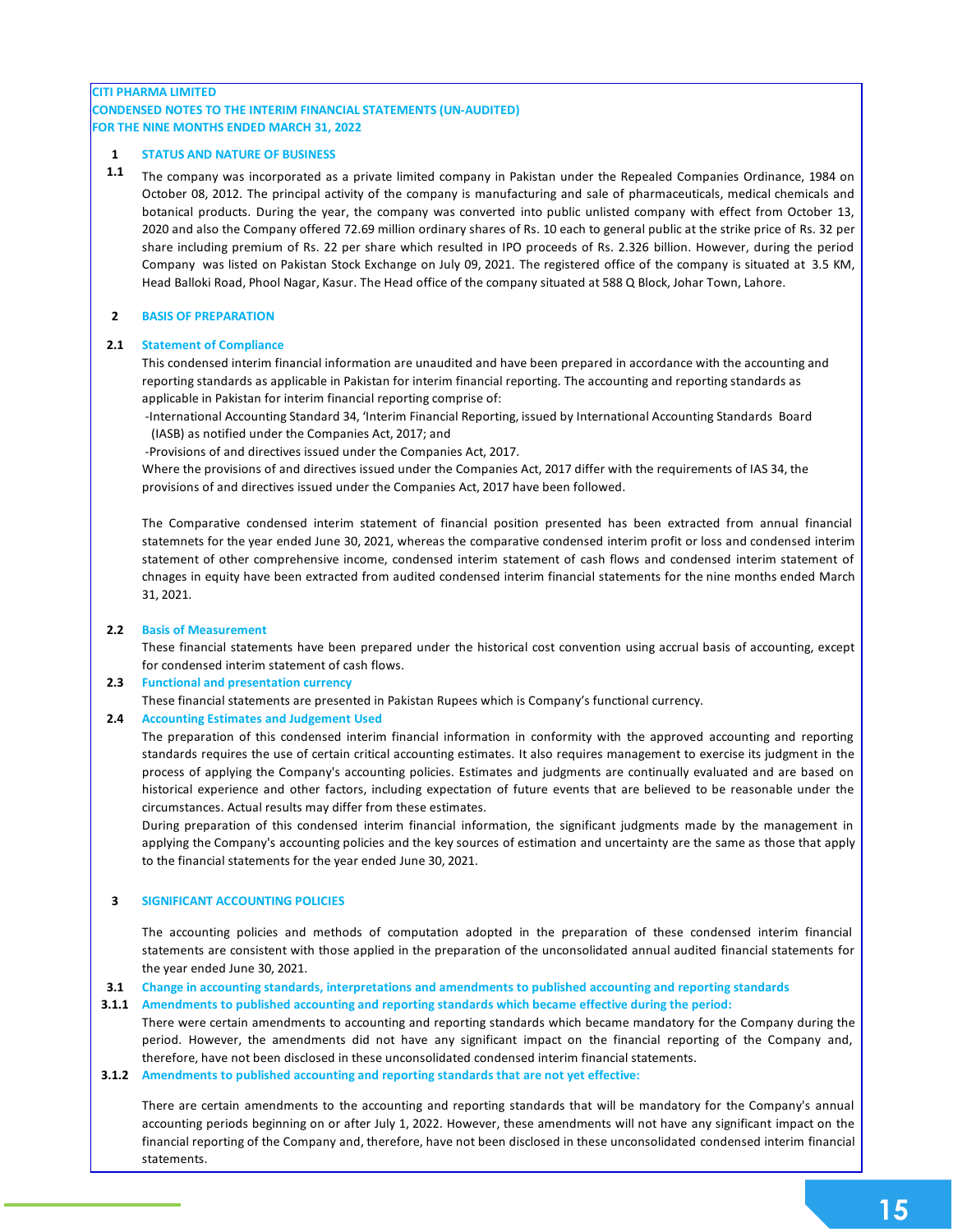|                                                                         | <b>CITI PHARMA LIMITED</b>                                                                                                                                                                                                                                                                                            |                |                                           |                          |
|-------------------------------------------------------------------------|-----------------------------------------------------------------------------------------------------------------------------------------------------------------------------------------------------------------------------------------------------------------------------------------------------------------------|----------------|-------------------------------------------|--------------------------|
| <b>CONDENSED NOTES TO THE INTERIM FINANCIAL STATEMENTS (UN-AUDITED)</b> |                                                                                                                                                                                                                                                                                                                       | March 31, 2022 | June 30, 2021                             |                          |
|                                                                         | FOR THE NINE MONTHS ENDED MARCH 31, 2022                                                                                                                                                                                                                                                                              | <b>Notes</b>   | (Un-audited)                              | (Audited)                |
|                                                                         |                                                                                                                                                                                                                                                                                                                       |                | ------------------Rupees----------------- |                          |
| 4                                                                       | <b>SHARES CAPITAL</b><br><b>Authorized share capital</b>                                                                                                                                                                                                                                                              |                | 3,000,000,000                             | 3,000,000,000            |
|                                                                         | 300,000,000 Ordinary shares of Rs. 10/- each                                                                                                                                                                                                                                                                          |                |                                           |                          |
|                                                                         | Issued, subscribed and paid up capital                                                                                                                                                                                                                                                                                |                |                                           |                          |
|                                                                         | <b>Opening Balance</b>                                                                                                                                                                                                                                                                                                |                |                                           |                          |
|                                                                         | 45,000,000 Ordinary shares of Rs. 10 each, fully paid in cash                                                                                                                                                                                                                                                         |                | 450,000,000                               | 450,000,000              |
|                                                                         | 90,000,000 Ordinary Share of Rs. 10 each issued as fully paid Bonus shares                                                                                                                                                                                                                                            |                | 900,000,000                               |                          |
|                                                                         | Movement During the period / year                                                                                                                                                                                                                                                                                     |                |                                           |                          |
|                                                                         | 72,692,000 ordinary shares issued through IPO at a premium of Rs. 22                                                                                                                                                                                                                                                  |                | 726,920,000                               |                          |
|                                                                         | 20,769,200 (June 2021: 90,000,000) Ordinary Share of Rs. 10 each issued as fully paid Bonus shares                                                                                                                                                                                                                    |                | 207,692,000                               | 900,000,000              |
|                                                                         | <b>Closing Balance</b>                                                                                                                                                                                                                                                                                                |                |                                           |                          |
|                                                                         | 45,000,000 (June 2021: 4,500,000) Ordinary shares of Rs. 10 (2020: 100) each, fully paid in cash                                                                                                                                                                                                                      |                | 1,176,920,000                             | 450,000,000              |
|                                                                         | 90,000,000 Ordinary Share of Rs. 10 each issued as fully paid Bonus shares                                                                                                                                                                                                                                            |                | 1,107,692,000                             | 900,000,000              |
|                                                                         | 228,461,200 (June 2021: 135,000,000) Ordinary shares of Rs. 10/- each                                                                                                                                                                                                                                                 |                | 2,284,612,000                             | 1,350,000,000            |
| 5                                                                       | <b>LONG TERM FINANCING - SECURED</b>                                                                                                                                                                                                                                                                                  |                |                                           |                          |
|                                                                         | Long term loan from Pak Brunei Investment Company                                                                                                                                                                                                                                                                     | 5.1            | 92,708,345                                | 139,583,342              |
|                                                                         | Term finance against purchase of machinery from Bank Al-Habib Limited                                                                                                                                                                                                                                                 | 5.2<br>5.3     | 18,343,170<br>22,308,963                  | 32,393,013<br>59,108,483 |
|                                                                         | Term Loan For Salary & Wages Under SBP Refinance Scheme from Bank Al-Habib Limited<br>Finance of Machinery in SBP (TERF) from Bank Al-Habib Limited                                                                                                                                                                   | 5.4            | 56,508,109                                | 84,642,658               |
|                                                                         | Term Finance under RFCC from Bank of Punjab                                                                                                                                                                                                                                                                           | 5.5            | 257,451,272                               |                          |
|                                                                         |                                                                                                                                                                                                                                                                                                                       |                | 447,319,860                               | 315,727,496              |
|                                                                         | Deferred Grant                                                                                                                                                                                                                                                                                                        |                |                                           | (17,863,734)             |
|                                                                         | Current Portion shown under current liabilities                                                                                                                                                                                                                                                                       |                | (168, 343, 095)                           | (108, 705, 951)          |
|                                                                         |                                                                                                                                                                                                                                                                                                                       |                | 278,976,764                               | 189,157,811              |
|                                                                         | 5.1 This loan is obtained from Pak Brunei Investment company which carries mark up of three months KIBOR + 250 bps and is repayable in 48 installments. The<br>arrangement is secured against Fixed Assets and Personal guarantees of all directors of the company.                                                   |                |                                           |                          |
|                                                                         | 5.2 Term Finance Facility is obtained from the Bank Al Habib Limited with mark up of three months KIBOR + 225 bps and is repayable in 48 installments.                                                                                                                                                                |                |                                           |                          |
|                                                                         |                                                                                                                                                                                                                                                                                                                       |                |                                           |                          |
| 5.3                                                                     | The Company has obtained long term loans from Bank Al Habib Limited amounting Rs. 61.27 million for financing its salaries and wages under SBP Refinance<br>Scheme for payment of wages and salaries, earmarked from running finance limit, which is secured against first Joint Pari Passu Hypothecation charge over |                |                                           |                          |
|                                                                         | stock and book debts. The rate of markup on these loans are at 3% per annum. These loans are for two and half years and are repayable in eight equal                                                                                                                                                                  |                |                                           |                          |
|                                                                         | quarterly instalments.                                                                                                                                                                                                                                                                                                |                |                                           |                          |
| 5.4                                                                     | The Company has also obtained long term loans of Rs. 84.64 million for financing import of plant and machinery from Bank Al-Habib Limited, which is secured                                                                                                                                                           |                |                                           |                          |
|                                                                         | against first Joint Pari Passu Hypothecation charge over stock and book debts. The rate of markup on these loans are at 5% per annum which include 4% BAHL                                                                                                                                                            |                |                                           |                          |
|                                                                         | share and 1% SBP share. These loans are for four years and are repayable in fifteen equal quarterly instalments under SBP TERF scheme including three month                                                                                                                                                           |                |                                           |                          |
|                                                                         | grace period from the date of disbursement and mark up to be recoverable on quarterly basis                                                                                                                                                                                                                           |                |                                           |                          |
| 5.5                                                                     | In addition to the above, the company has also obtained TF under RFCC for SBP financing civil work of building & procurement of medical equipment and                                                                                                                                                                 |                |                                           |                          |
|                                                                         | machinery for setting up a new hospital comprising of 50 beds from Bank of Punjab at the rate of SBP Refinance rate +3% p.a while SBP Rate of Refinance will                                                                                                                                                          |                |                                           |                          |
|                                                                         | be 0% or as per time to time. Principal is repayable in equal 18 quarterly installments with grace period of six months while mark up is payable in 20 installment                                                                                                                                                    |                |                                           |                          |
|                                                                         | on quarterly basis.                                                                                                                                                                                                                                                                                                   |                |                                           |                          |
|                                                                         | <b>DEFERRED GRANT</b>                                                                                                                                                                                                                                                                                                 |                |                                           |                          |
|                                                                         |                                                                                                                                                                                                                                                                                                                       |                | 60,747,117                                | 570,828                  |
|                                                                         | As at 01 July<br>Received during the year                                                                                                                                                                                                                                                                             |                |                                           | 17,863,734               |
|                                                                         | Amortization                                                                                                                                                                                                                                                                                                          |                | (4, 187, 506)                             | (3,302,867)              |
|                                                                         |                                                                                                                                                                                                                                                                                                                       |                | 56,559,611                                | 15,131,695               |
|                                                                         | Current potion                                                                                                                                                                                                                                                                                                        |                | (13,959,646)                              | (5,858,417)              |
|                                                                         | As at 30th June                                                                                                                                                                                                                                                                                                       |                | 42,599,964                                | 9,273,278                |
| 7                                                                       | <b>LEASE LIABILITIES</b>                                                                                                                                                                                                                                                                                              |                |                                           |                          |
|                                                                         | The amount of future minimum lease payments along with their present value and the period during which they fall due are as under:                                                                                                                                                                                    |                |                                           |                          |
|                                                                         |                                                                                                                                                                                                                                                                                                                       |                |                                           | 200204                   |

| Not later than one year                           | 5,667,596     | 3,802,816   |
|---------------------------------------------------|---------------|-------------|
| Later than one year but not later than five years | 7,301,454     | 8,825,767   |
|                                                   | 12,969,050    | 12,628,583  |
| Less: Finance charge                              | (2, 288, 023) | (1,883,332) |
|                                                   | 10,681,027    | 10,745,251  |
| Less: Current maturity of long term obligation    | (4,511,453)   | (2,989,895) |
|                                                   | 6,169,574     | 7,755,356   |
| Payable within one year                           | 4,511,453     | 2,989,895   |
| Payable after one year                            | 6,169,574     | 7,755,356   |
|                                                   | 10,681,027    | 10,745,251  |

**7.1** The Company entered into lease agreements with financial institutions to acquire vehicles. The liabilities under the lease agreements are payable in equal monthly installments and are subject to finance charges at the rates ranging from 6 months KIBOR + 2.5% per annum (June 30, 2021 : 6 months KIBOR + 2.5% per annum). The lease liabilities are secured against security deposits, post dated cheques, and also secured against financed vehicles.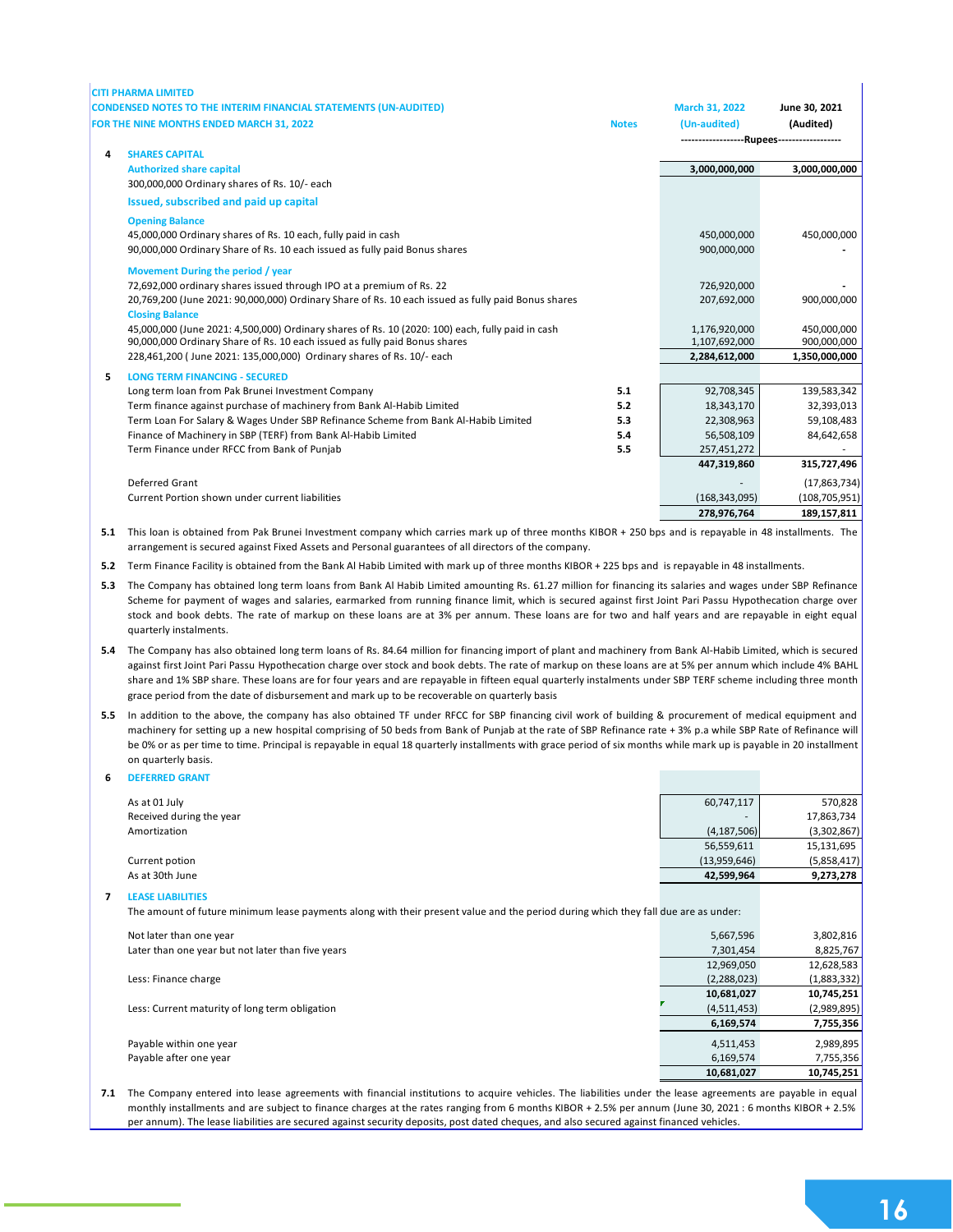#### **8 CONTINGENCIES AND COMMITMENTS**

#### **8.1 Contingencies**

There has been no material change in the status of contingencies and commitments disclosed in note 15 to the Company's Audited financial statements for the year ended June 30, 2021.

|     |                                                               | <b>Notes</b> | March 31, 2022 | June 30, 2021 |
|-----|---------------------------------------------------------------|--------------|----------------|---------------|
|     |                                                               |              | <b>Rupees</b>  | <b>Rupees</b> |
| 9   | <b>PROPERTY PLANT &amp; EQUIPMENT</b>                         |              |                |               |
|     | Operating fixed assets                                        | 9.1          | 1,892,260,823  | 1,714,845,610 |
|     | <b>Right of Used Assets</b>                                   | 9.2          | 21,177,813     | 19,920,250    |
|     |                                                               |              | 1,913,438,636  | 1,734,765,860 |
| 9.1 | <b>Operating Fixed Assets</b>                                 |              |                |               |
|     | Opening Written down value as at July 01, 2021                |              | 1,714,845,610  | 789,558,074   |
|     | Addition during the period/year                               | 9.1.1        | 229,805,088    | 276,701,531   |
|     | Disposal during the period/year                               |              |                |               |
|     | Revaluation Surplus on Land                                   |              |                | 709,294,525   |
|     |                                                               |              | 229,805,088    | 985,996,056   |
|     | Depreciation charged for the period/year                      |              | (52, 389, 875) | (60,708,520)  |
|     | Closing written down value                                    |              | 1,892,260,823  | 1,714,845,610 |
|     |                                                               |              |                |               |
|     | 9.1.1 Details of additions during the period/year as follows: |              |                |               |
|     | Land                                                          |              | 220,100,000    |               |
|     | Plant & Machinery                                             |              |                | 270,508,851   |
|     | Vehicles                                                      |              |                | 153,000       |
|     | <b>Office Equipments</b>                                      |              | 1,476,950      | 1,468,670     |
|     | <b>Books</b>                                                  |              | 400,000        | 30,000        |
|     | <b>Furniture and Fixtures</b>                                 |              | 6,004,147      | 2,496,435     |
|     | Computers                                                     |              | 1,823,991      | 2,044,575     |
|     |                                                               |              | 229,805,088    | 276,701,531   |
| 9.2 | <b>Right of Used Assets</b>                                   |              |                |               |
|     | <b>Opening Balance</b>                                        |              | 19,920,250     | 24,900,313    |
|     | Addition during the period/year                               |              | 4,245,600      |               |
|     | Depreciation charged during the period/year                   |              | (2,988,038)    | (4,980,063)   |
|     | <b>Closing Balance</b>                                        |              | 21,177,813     | 19,920,250    |
|     |                                                               |              |                |               |

#### **10 OTHER INCOME**

Other Income represents Profits on Savings accounts, Profit on Term Deposits Receipts, dividend income, amortisation of grant income and gain on investmet in shares

#### **11 TRANSACTION WITH RELATED PARTIES**

The Related parties comprise principal shareholders and their afdilates, directors, companies with common directorship and key management personeel. Details of transactions and balances at period end with related parties, other than those which have been disclsoed elsewhere in these condensed interim financial statements, are as follows:

|                                 |               |                           | <b>Nine Months ended</b> |                                         |  |
|---------------------------------|---------------|---------------------------|--------------------------|-----------------------------------------|--|
|                                 |               |                           | March 31, 2022           | March 31, 2021                          |  |
|                                 |               |                           |                          | ------------------Rupees--------------- |  |
| 11.1 Transaction for the period |               |                           |                          |                                         |  |
| <b>Nature</b>                   |               | <b>Relationship</b>       |                          |                                         |  |
| Salary                          |               | <b>CEO</b>                | 4,200,000                | 1,625,000                               |  |
| Salary                          |               | <b>Directors</b>          | 5,700,000                | 1,300,000                               |  |
| <b>Meeting Fees Paid</b>        |               | <b>Directors</b>          | 480,000                  |                                         |  |
| Balance as at period/year end   |               |                           |                          |                                         |  |
| <b>Name of Related Party</b>    | <b>Nature</b> | <b>Relationship</b>       |                          |                                         |  |
| Yageen Developers Limited       | Investment    | <b>Associated Company</b> | 254,540,900              | 254,540,900                             |  |
| Short Term Loan from directors  | Loan Obtained | <b>Directors</b>          | 12,200,000               | 17,200,000                              |  |
|                                 |               |                           |                          |                                         |  |